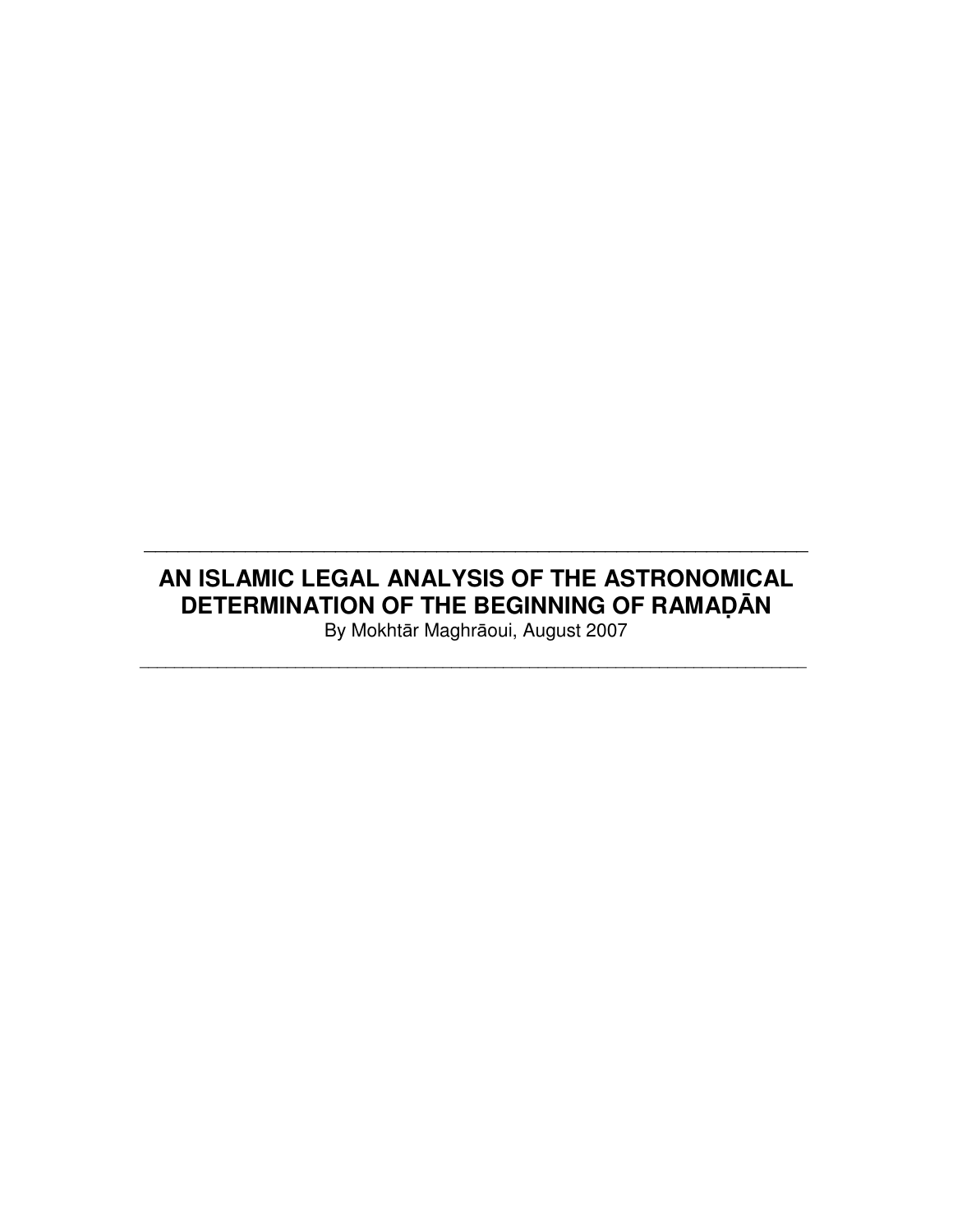# **Table of Contents**

| Arguments advanced for astronomical calculation to determine the month of |     |
|---------------------------------------------------------------------------|-----|
|                                                                           |     |
|                                                                           |     |
|                                                                           |     |
|                                                                           |     |
|                                                                           |     |
|                                                                           |     |
|                                                                           |     |
|                                                                           |     |
|                                                                           |     |
|                                                                           |     |
|                                                                           | .24 |
|                                                                           |     |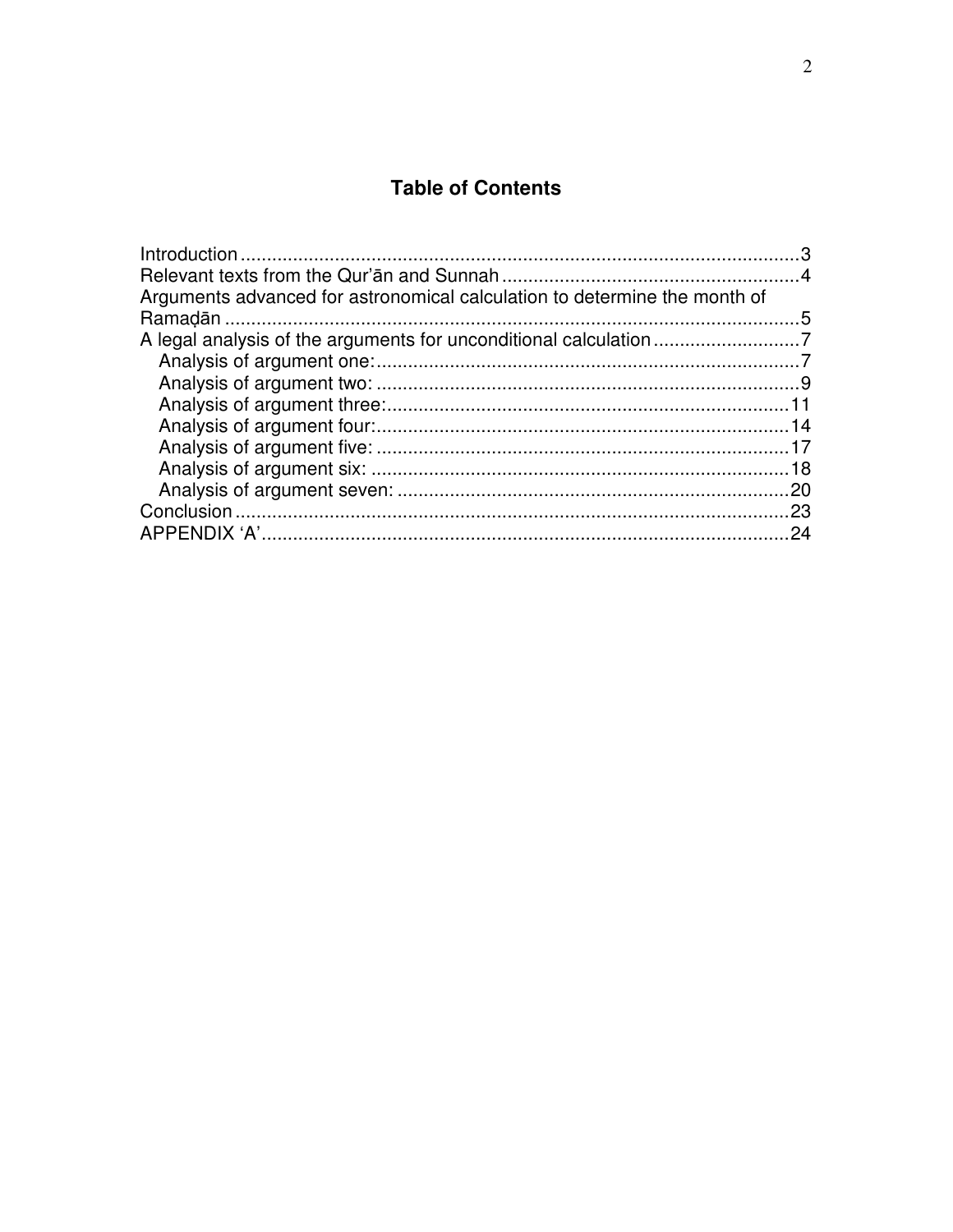In the name of Allāh, the Loving, the Love-Giving

All praises are due to Allāh and peace and salutations upon His messenger, Muhammad, his family, companions and followers

# **AN ISLAMIC LEGAL ANALYSIS OF THE ASTRONOMICAL DETERMINATION OF THE BEGINNING OF RAMAD**Ā**N**

\_\_\_\_\_\_\_\_\_\_\_\_\_\_\_\_\_\_\_\_\_\_\_\_\_\_\_\_\_\_\_\_\_\_\_\_\_\_\_\_\_\_\_\_\_\_\_\_\_\_\_\_\_\_\_\_\_\_\_

By Mokhtār Maghrāoui, August 2007 \_\_\_\_\_\_\_\_\_\_\_\_\_\_\_\_\_\_\_\_\_\_\_\_\_\_\_\_\_\_\_\_\_\_\_\_\_\_\_\_\_\_\_\_\_\_\_\_\_\_\_\_\_\_\_\_\_\_\_\_\_\_\_\_\_\_\_\_\_\_\_\_\_\_\_\_\_

## **Introduction**

 $\overline{a}$ 

The decision last year by the Fiqh Council of North America (hereafter "Fiqh Council") to use astronomical calculations to determine the month of Ramadān raised a number of questions and concerns. This paper will attempt to address those concerns and demonstrate that the conclusion of the Fiqh Council is incorrect and contravenes 1) a legal analysis (*usūlī | احتو*لّى) of the available texts on the subject; 2) an examination of the scholarly record; and 3) an understanding of the objectives (maqāṣid / مقاصد) of Islamic law.

The position of the Fiqh Council is articulated in a position paper entitled, Astronomical Calculations: A Fighi Discussion<sup>1</sup>. References to the paper will be indicated in parenthesis by the annotation "Paper" together with the page number. References to the statement<sup>2</sup> of the Islamic Society of North America (ISNA) regarding the decision, published on September 14, 2006, will be indicated in parenthesis by the annotation "Statement" together with the page number.

<sup>&</sup>lt;sup>1</sup> See: http://www.isna.net/fileadmin/\_temp\_/FIQH/Calculations-Final%20\_2\_.pdf

<sup>&</sup>lt;sup>2</sup> See: http://www.isna.net/index.php?id=35&backPID=290&tt\_news=774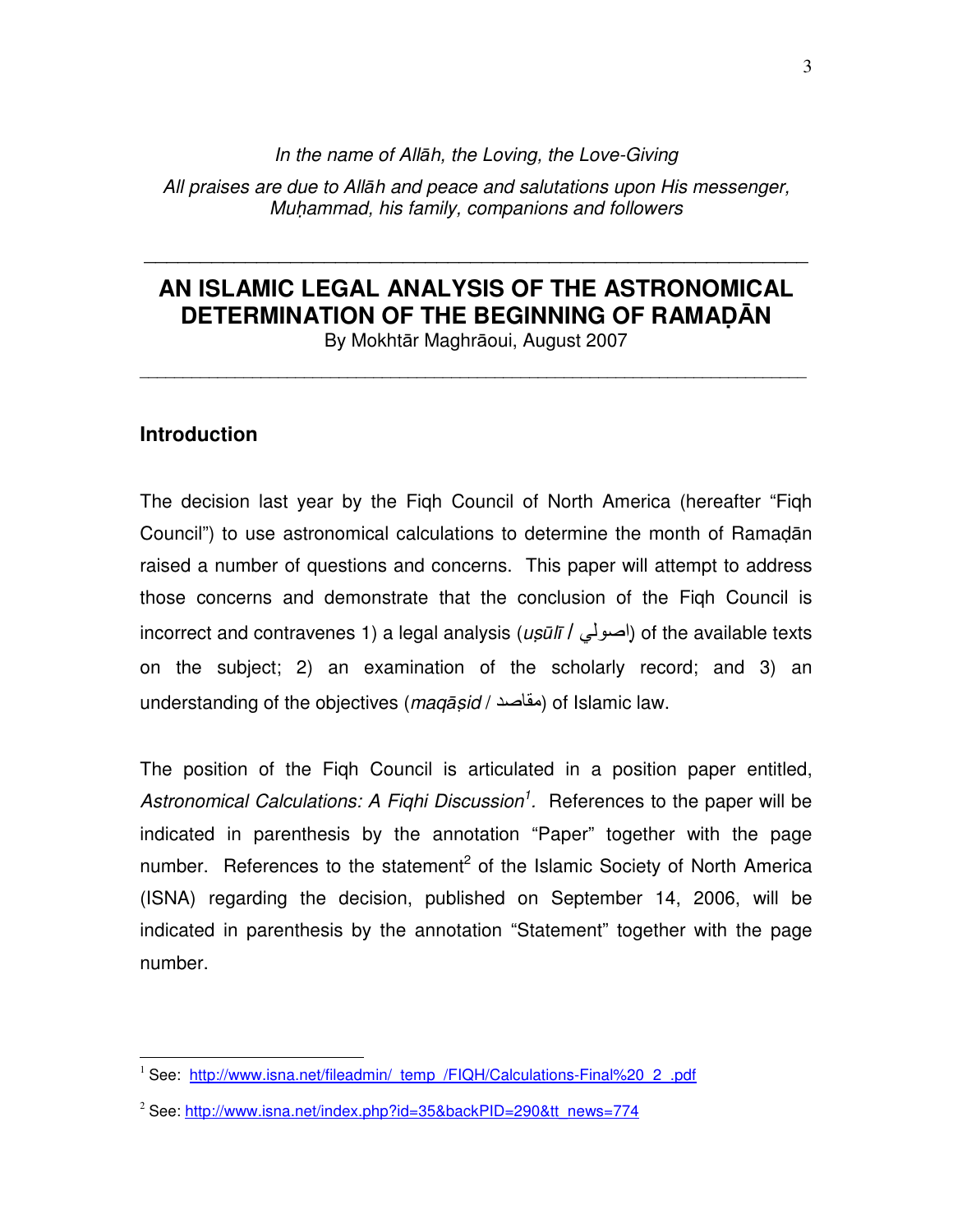Two important points deserve mention. First, as the intent of this paper is not to present a detailed discussion of Islamic scholarship on this issue, the opinions of scholars, classical and modern, will be cited as they are represented in the position paper. As will become evident, the scholarly legacy on this issue is clear and requires little explanation. Second, while some arguments of the position paper are quite unique, others faithfully represent the arguments raised by proponents of unconditional astronomical calculation. As such, a discussion of the arguments articulated in the position paper will address most, if not all, of the arguments for unconditional astronomical calculation of the beginning of Ramadān.

This paper will present the relevant texts from the Qur'ān and Sunnah on the subject, summarize the key arguments for astronomical calculation, and then analyze each argument separately.

The intent of this paper is to present an alternate perspective and one that is believed to be more in harmony with both the letter and spirit of Islamic law. May Allāh grant us sincere goodwill to one another and may He guide us to what is most beloved to Him.

## **Relevant texts from the Qur'**ā**n and Sunnah**

The essential texts are the following:

فمن شهد منكم الشهر فليصمه . 1

Therefore, whoever of you sights (*shahida* / شهد) the month, let him fast it. (Qur'ān, 2: 185)

... صوموا لرؤيته و افطروا لرؤيته ... 2.

Fast at its sighting, and break (end) the fast at its sighting. (Muslim)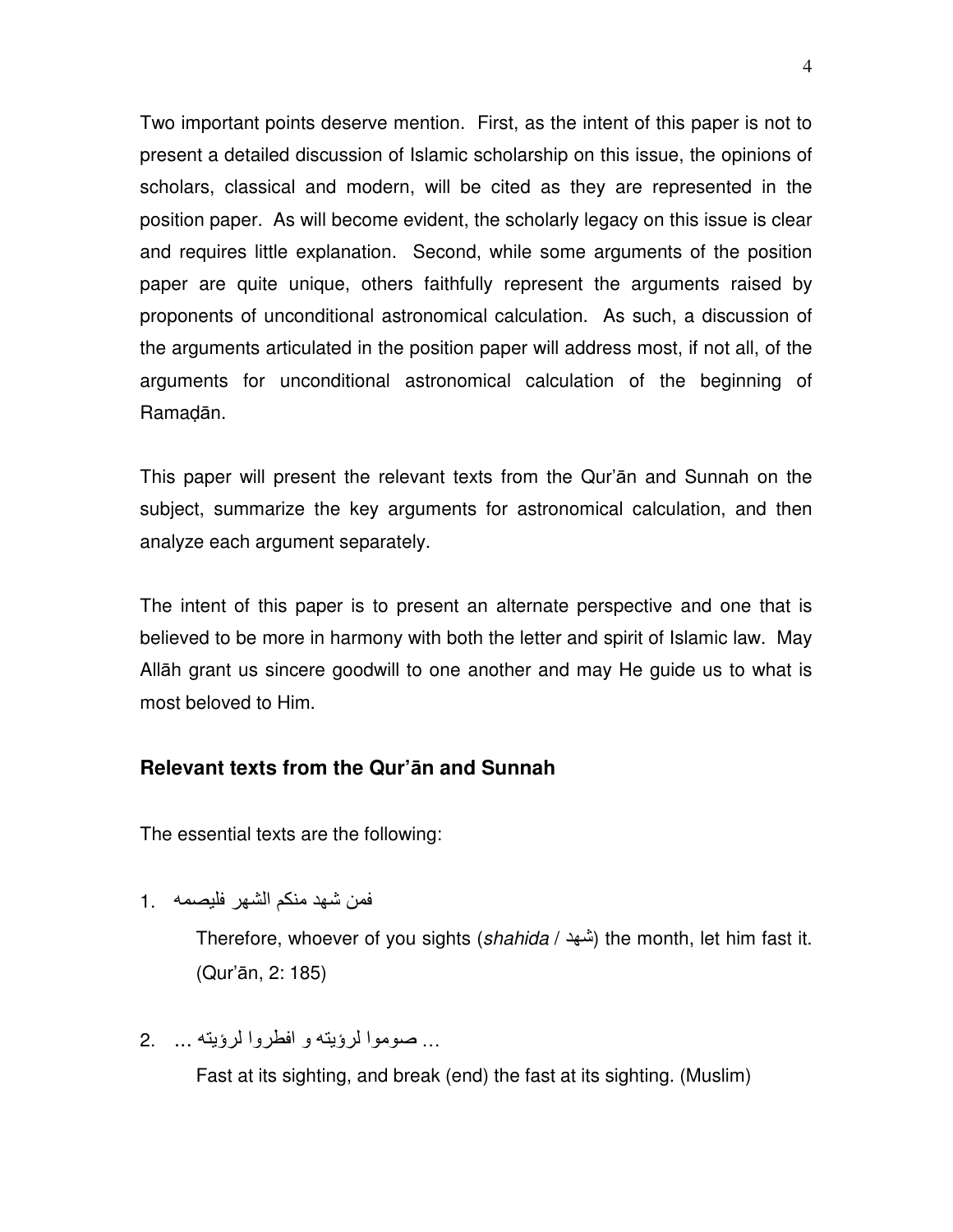... لا تصوموا حتى تروا الملال و لا تفطروا حتى تروه ... 3.

Do not fast until you sight the crescent and do not break (end) the fast until you sight it. (Bukhārī)

... نحن أمة أمية لا نكتب و لا نحسب ... 4.

We are an unlettered nation. We do not write nor count. The month is like this and like this…. (Bukhārī, Muslim)

... إذا رأيتموه فصوموا و إذا رأيتموه فأفطروا. فإن غم عليكم فأقدروا له [ثلاثين] . 5

If you sight(ed) it, then fast; if you sight(ed) it, then break (end) the fast; and if your vision is obscured then (*uqdurū lah /* أقدروا له). (Bukhārī, Muslim)

... أكملوا العدة ثلاثين 6.

…Complete the counting to thirty (days). (Bukhārī, Muslim)

# **Arguments advanced for astronomical calculation to determine the month of Ramad**ā**n**

The following are the essential arguments advanced. In some cases, arguments have been grouped together for ease of discussion.

- 1. Seeing (ru`vah / رؤية) the moon does not necessarily mean actual physical sighting. Seeing may mean pondering, ascertaining or having certainty (Paper, 19-20).
- 2. The imperative command, *uqdurū lah / أ*قدروا له, means calculate the stages and months of the moon (Paper, 53). The fact that ibn 'Umar (Allāh be pleased with them both) fasted on the  $30<sup>th</sup>$  if it was cloudy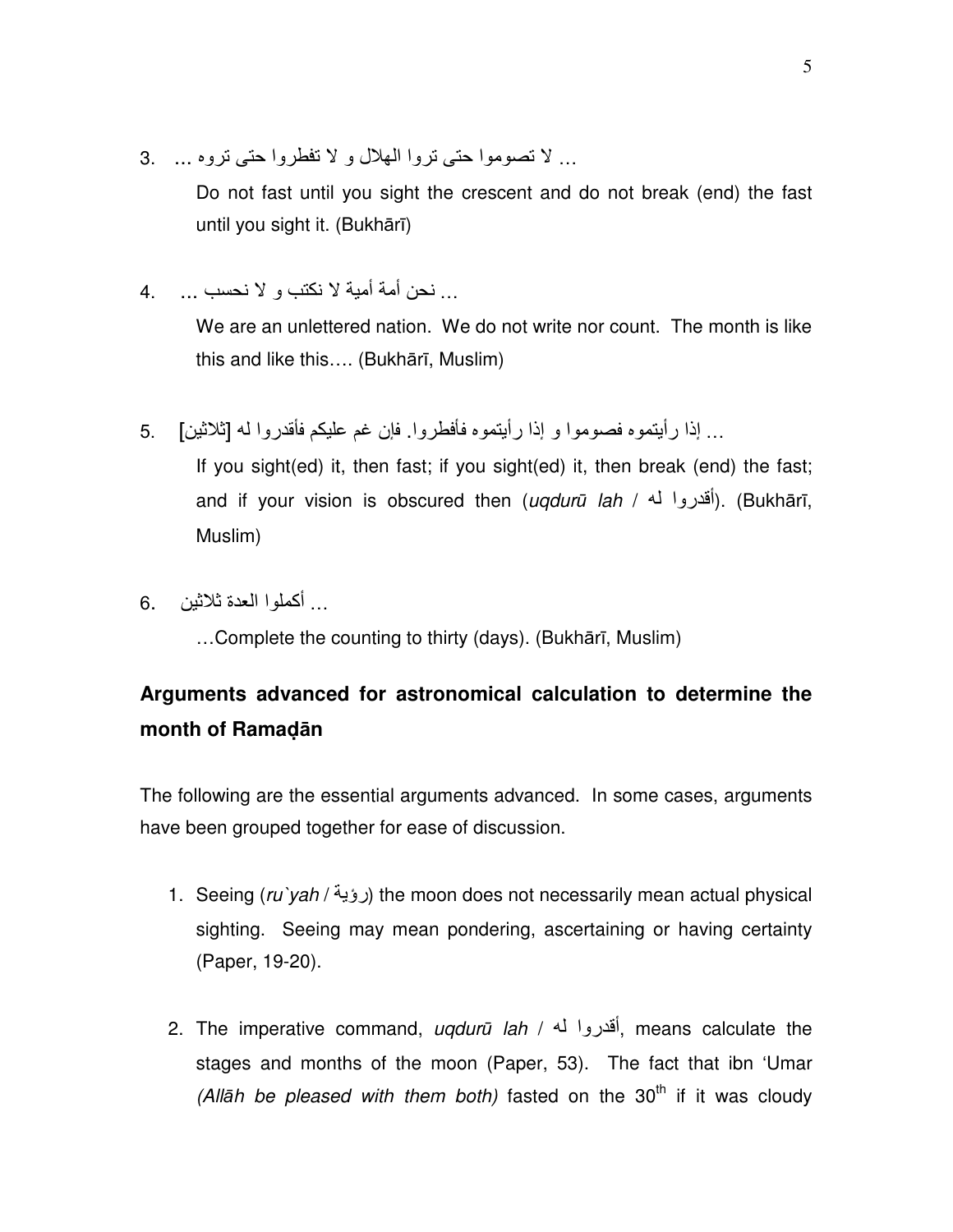"categorically refutes the argument" that actual sighting of the crescent is required (Paper, 36).

- 3. The command to physically sight the crescent was due to the fact that Muslims at that time did not know how to write or calculate. The Muslim community today does have knowledge in these areas. Actual sighting is no longer necessary (Paper, 59-61).
- 4. Sighting the crescent is only a means to establish the month. Modern science can calculate the birth of the moon and the beginning of the month with accuracy (Paper, 23, 59-61). Moreover, we do not use actual sighting for other acts of worship (Paper, 21); and Rasūlullah (صلَّى الله عليه و سلَّم) did not physically sight the moon on the occasion of his month-long separation ( $\overline{I}$ ابِلاء) from his wives (Paper, 37).
- 5. A number of scholars of old have argued in favor of accepting calculations "in part or totality" and the number of scholars inclined toward partial or total acceptance of astronomical calculations is increasing (Paper, 62-63).
- 6. Muslims all over the world, especially in the West, suffer a great deal of hardship (mashaqqah / مشقة) due to physical sighting (Paper, 23). Additionally, physical sighting is a cause of disunity and discord (Statement, 1-2).
- 7. The sighting of the crescent is not an act of worship (ta abbudī / التعبدي). It is simply a means to know the entry of the month of Ramadān (Paper, 61). Since astronomical calculation can accurately determine the birth of the new moon, we should use the birth of the moon as the standard to determine the beginning of Ramadān.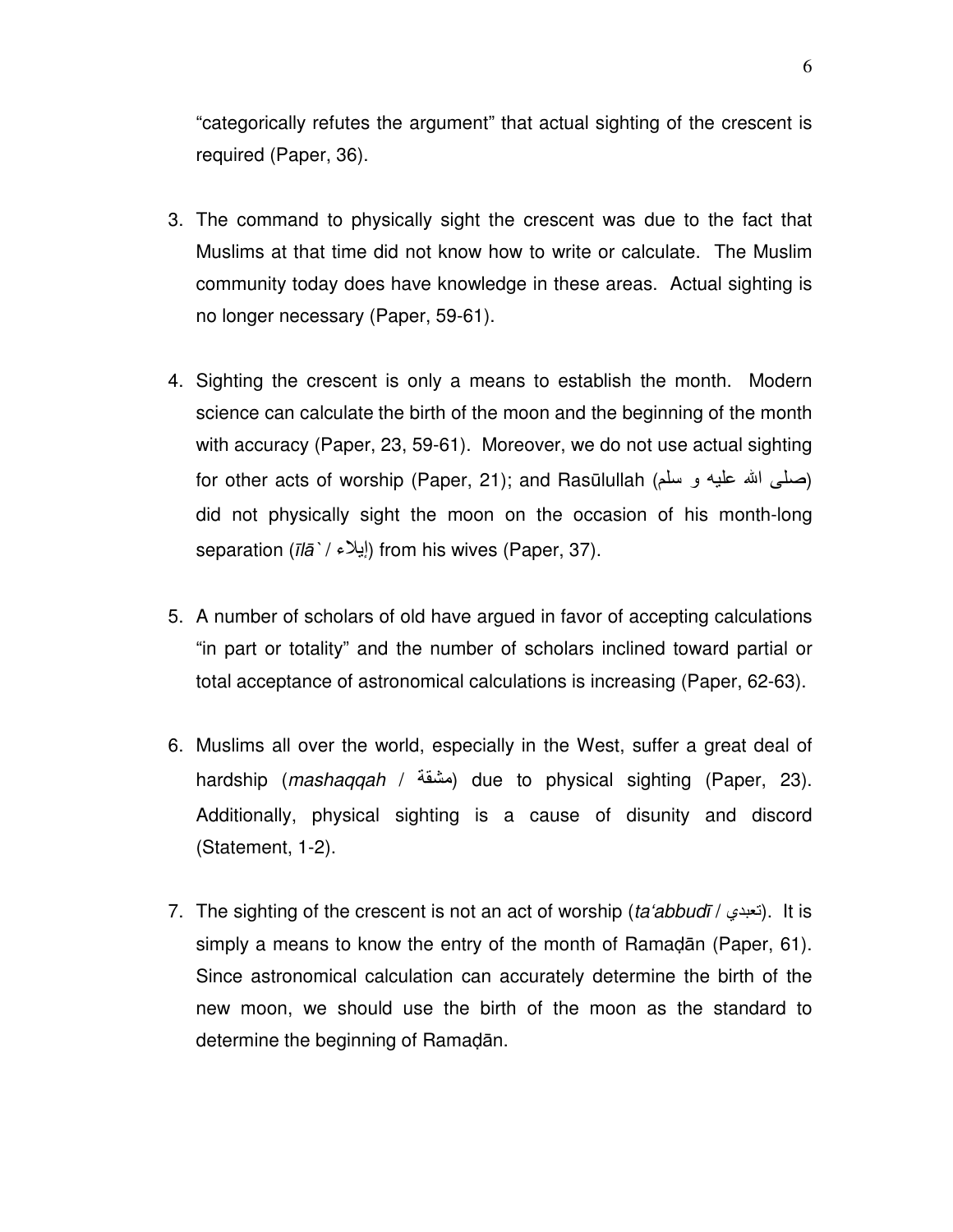### **A legal analysis of the arguments for unconditional calculation**

Analysis of argument one:

1. Seeing (ru`yah / رؤية) the moon does not necessarily mean actual physical sighting. Seeing may mean pondering, ascertaining or having certainty (Paper, 19-20).

The relevant texts for this argument are texts two and three, "Fast at its sighting, and break (end) the fast at its sighting" and "Do not fast until you sight the crescent and do not break (end) the fast until you sight it." The following observations are important.

Linguistically, the word "hilal / هلال," which occurs in the second text as well as verses in the Qur'ān, means a crescent – that is, something visible. The derivative, *istahalla / ا*ستهل / refers to the cry of an infant after birth. *Hilāl / هلا*ل traditionally referred to a crescent that is at least one or two nights old and does not therefore refer to the birth of the moon or conjunction (*muḥāq / محاق)*, which cannot be seen with the naked eye.

Second, the word seeing (ru`yah / رؤية ) in the second text must be interpreted in its literal (haqīqī / حقيقي) sense in accordance with the basic rule in legal hermeneutics: a word must be taken in its literal and not metaphorical (*majāzī* / مجازي) meaning unless it is impossible to understand it literally and there is a circumstantial reason (*qarīnah / قر*ينة) for assigning it a metaphorical meaning. It is not impossible to understand ru'yah / رؤية to mean seeing. The physical sighting of the moon was always the practical understanding of the word  $\mu\gamma$  vah / .رؤیة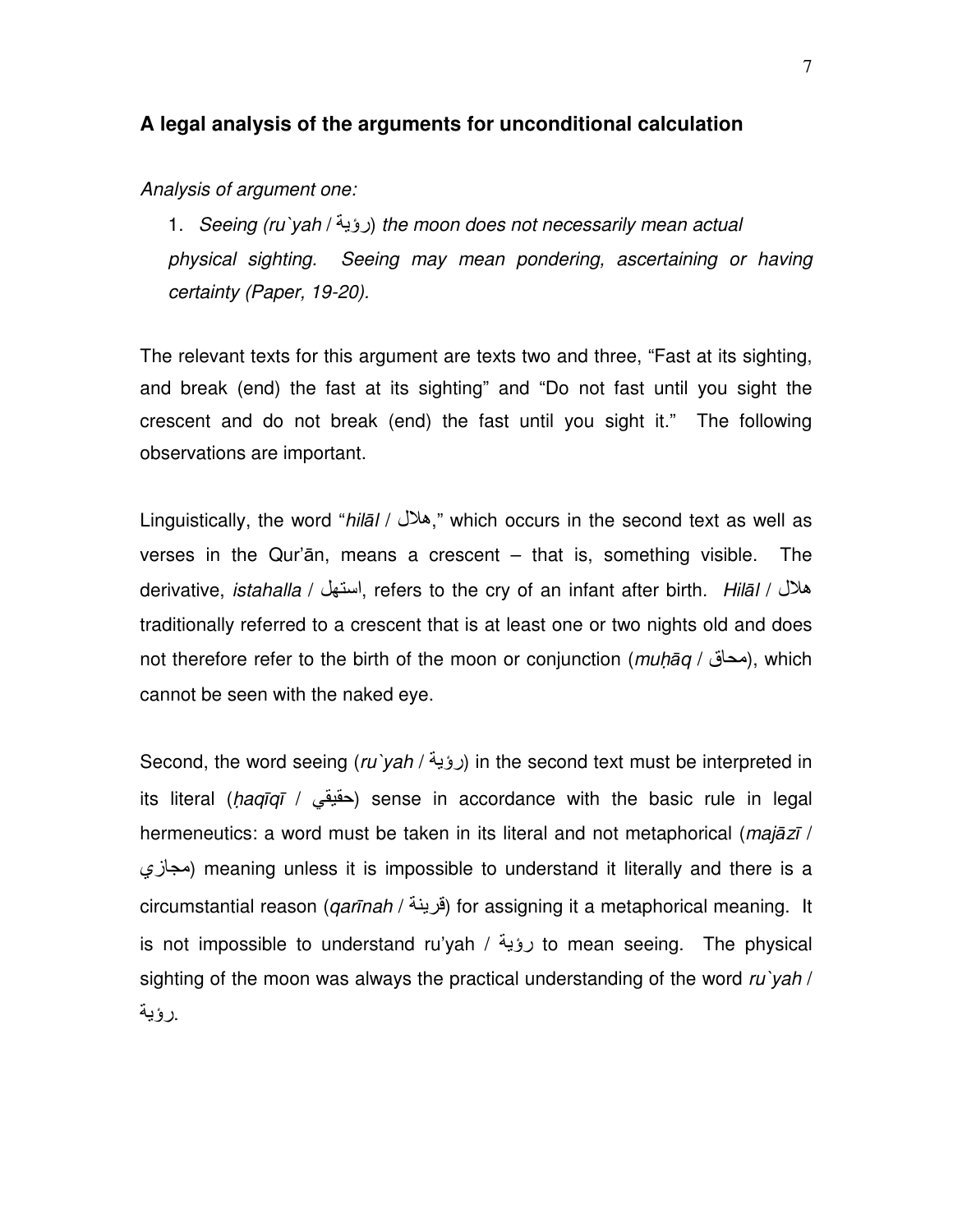Moreover, the physical sighting of the moon is a communal obligation (wājib  $k$ ifāyah / رواجب كفاية) and not a personal obligation (wājib 'ayn / رواجب عين). The case, therefore, of a basement prisoner's estimation in no way proves that sighting is not required, first, because sighting is not compulsory on the prisoner as a personal obligation and, second, because the prisoner's estimation is a necessary consequence of his specific condition (Paper, 18).

Third, and most emphatically, the third text, **"Do not fast until you sight the crescent…,"** uses the strongest, most unequivocal language that sighting and only sighting is the first means of ascertaining the beginning of the month. The linguistic tool of exclusivity, "la / <sup>y</sup>" ... "hatta / حتى," is employed – meaning, to paraphrase, "You must fast if and only if you sight the moon." This third text qualifies and removes any ambiguity in the second text, "Fast at its sighting, and break (end) the fast at its sighting," as to whether sighting is the only means to begin fasting.

In summary, an analysis of the texts and their language leads to the conclusion that **the Lawgiver explicitly connected by cause the beginning of the month of Ramad**ā**n to the sighting of the moon** and the sighting of the moon only. **We have no authority to connect the beginning of the month to anything**  else, including the birth of the moon. Cause ('illah or sabab / علة أو سبب / else, including the birth of the declaratory injunction (*hukm waḍ'ī / حكم و*ضع*ي)* in Islamic jurisprudence. The individual who is addressed by the law (*mukallaf* / مكلف) has no share in this fact. This means that it is the Lawgiver who assigns the value of "cause" to lead to a specific verdict. **Changing the cause of commencing the fast in Ramad**ā**n from sighting the crescent (hil**ā**l) to sighting the state of conjunction (muh**-ā**q) or the birth of the moon is not in the permissible scope or authority of any scholar.**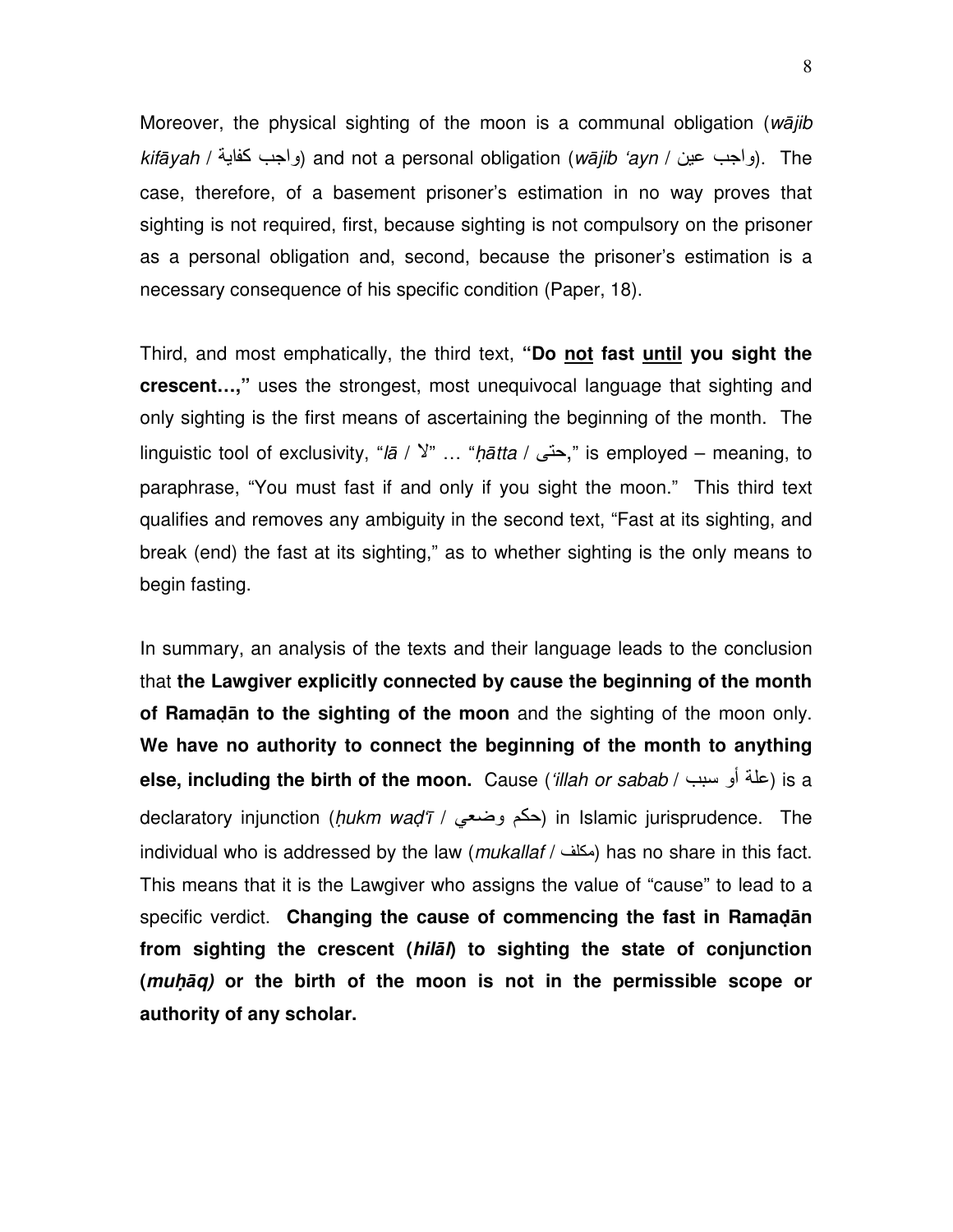Analysis of argument two:

2. The imperative command, uqdurū lah / أقدروا له, means calculate the stages and months of the moon (Paper, 53). The fact that ibn 'Umar (Allah be pleased with them both) fasted on the 30<sup>th</sup> if it was cloudy "categorically refutes the argument" that actual sighting of the crescent is required (Paper, 36).

The sixth text teaches that "If you sight(ed) it, then fast; if you sight(ed) it, then break (end) the fast; and if your vision is obscured then (*uqdurū lah / أقدرو*ا له)." This text deals with the case of being unable to see the crescent. The Prophetic advice in this case was an imperative command, uqdurū lah / - وا أ. The imperative, *uqdurū | أ*قدروا), is termed a homonym (*mushtarak | مشتر*ك) in legal analysis, meaning a word that carries two or more meanings with equal probability. Such a word cannot be said definitively to have only one meaning. In the seventh text, for example, Rasūlullah (صلى الله عليه و سلم) uses another word with regard to the same process: "...Complete (akmilū / أكملوا) the counting to thirty (days)." The word employed here is "akmilū / أكملوا" or complete. Ugdurū / أقدروا / could therefore mean "akmilū / المحلوا / gr. more generically, a process of ijtihād. *Taqdīr* (تَقْدِير) means thinking and reflecting to resolve a matter and to prepare for it (See Lisān al-'Arab). It also means estimation and measurement.

There was some difference among early companions and later scholars about the meaning of *ugdurū* / أقدروا . A minority, in particular ibn 'Umar *(Allāh be* pleased with them both), the narrator of the text, interpreted it to mean that if the moon was obscured from vision, the next day should be taken to be the commencement of fasting as a precaution. His choice of the meaning of uqdurū / أقدروا was therefore "think and reflect to resolve the matter." A majority of scholars disagreed with him. Proponents of unconditional astronomical calculation conclude that "the fasting on the cloudy day of the  $30<sup>th</sup>$  without actual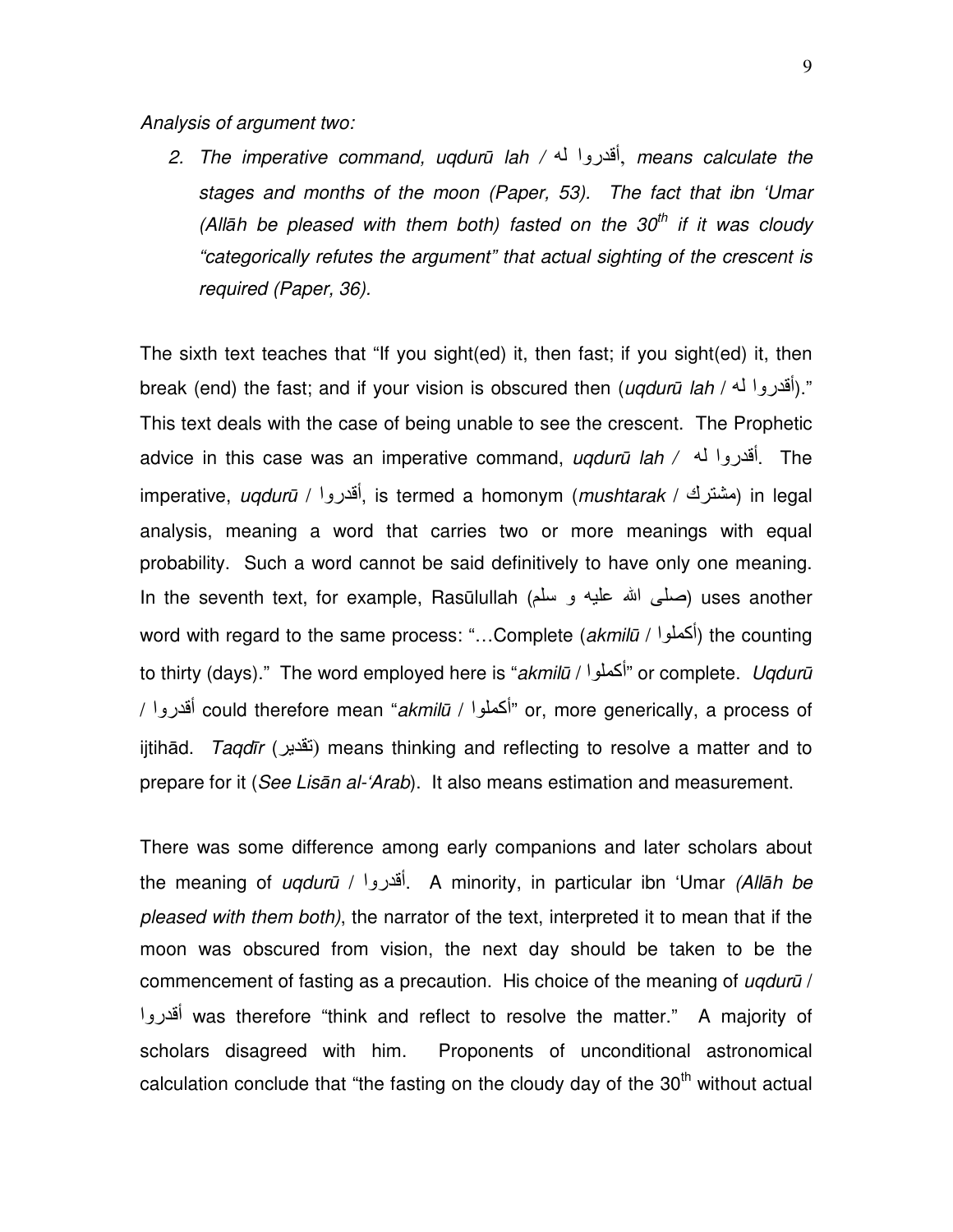sighting of the crescent, categorically refutes the argument of the so called majority that either actual sighting by a naked human eye or completing 30 days is the only prescribed method for confirming the month of Ramadān as well as the other Islamic months" (Paper, 36). A closer examination of this issue indicates that this reasoning is deeply flawed. **Ibn 'Umar's (All**ā**h be pleased with them both) practice says nothing about sighting and only speaks to a conditional case – if the crescent is obscured from view.** In addition, the only contestable issue is the proper course of action if the crescent is obscured from view: should the next day be fasted as a precaution, as ibn 'Umar (Allāh be pleased with them both) did, or should the month simply be completed to 30 days. **This, and only this, is the point of difference.** In either case, there is no departure from the letter and the meaning of the text.

Second, and more critically, is the observation that **the imperative of uqdur**ū **/** ا
Pأ **is conditional upon the moon being obscured from vision.** The texts are explicit (s*arīḥ / حبر*يح) and clear (*wāḍiḥ / و*اضح) on this point. *Uqdurū / أقدروا* **is a response to a specific condition (shart /** ط **;(it is not an unrestricted dispensation.** Even if ugdurū / أقدر و means calculate in Arabic etymology, that calculation (whatever it may be) can only be utilized when physical sighting is impossible. **To advance calculation over sighting is therefore untenable, logically and legally.**

In summary, an analysis of the relevant texts and the language employed by those texts leads to the conclusion that the imperative command *ugdurū* / <sup>1</sup> has many probable meanings – to calculate, as claimed by some proponents of unconditional astronomical computations, being only one of them. More importantly is the fact that the imperative of ugduru / أقدروا له / is only relevant if the crescent cannot be physically sighted.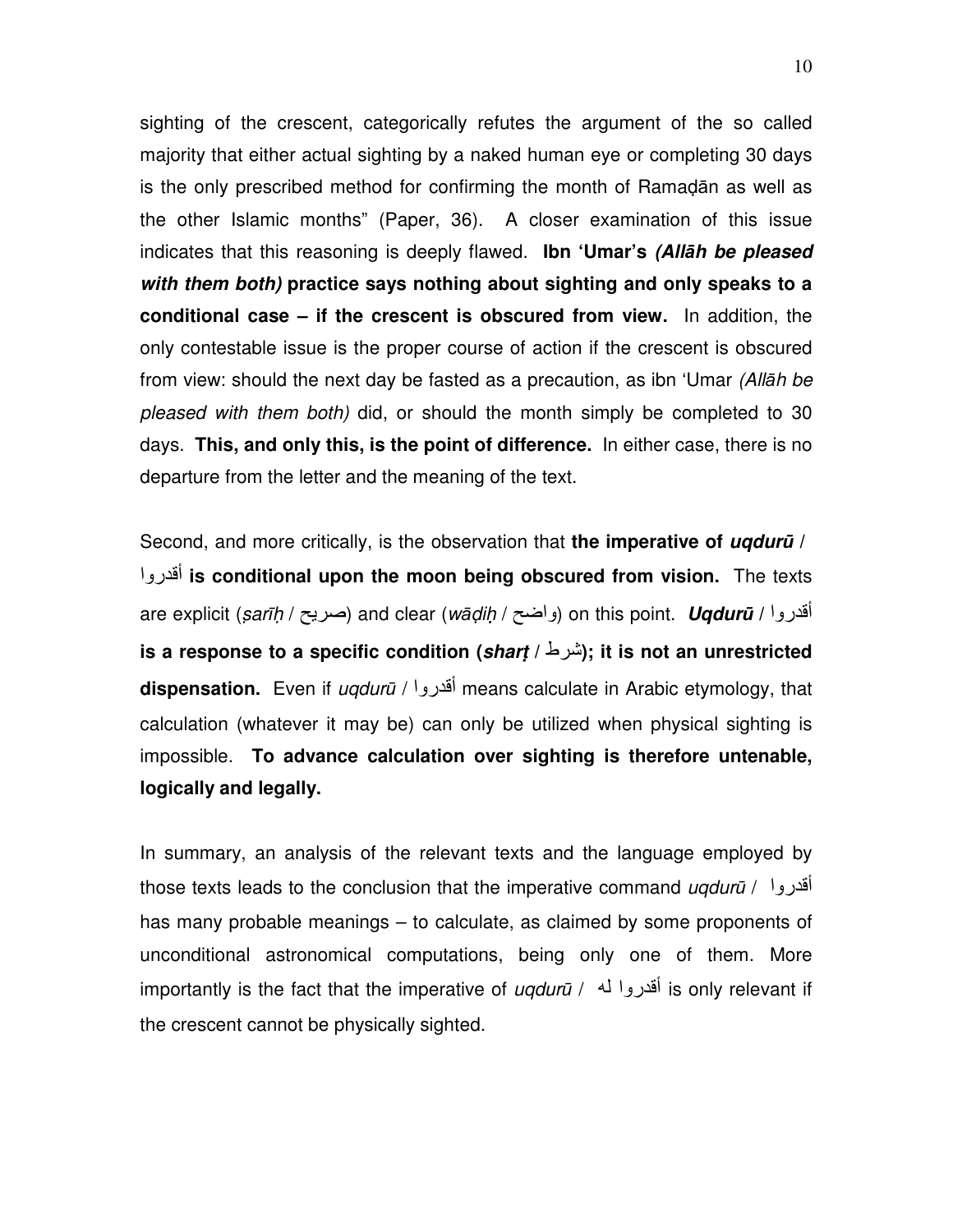Analysis of argument three:

3. The command to physically sight the crescent was due to the fact that Muslims at that time did not know how to write or calculate. The Muslim community today does have knowledge in these areas. Actual sighting is no longer necessary (Paper, 59-61).

The essence of this argument is that the command to physically sight the moon was due to the reason (al-'illah / العلة) in text four, "We are an unlettered nation. We do not write nor count (or compute). The month is like this and like this...." Since the reason does not exist any longer in modern times – that is, we now know how to write, count and compute – we no longer need to rely on physical sighting. **This line of reasoning poses significant difficulties.**

First, the reason (al-'illah / العلَّة) for physical sighting – meaning illiteracy in writing, counting or computing – is not explicit (sarīḥah / صریحة) or definitive (gat'iyyah / أقطعية) in the texts about sighting the crescent; it is implicit (ghayr sarīḥah / غيرصريحة) and probable (*zanniyyah / ظبانة*). **The reason for physical sighting has not been given by the Lawgiver in the explicit words of the text (mant**ū**q /** ق **( through any instruments of language that indicate operative causality ('illah /** /9**).** The Lawgiver, for example, does not say, "We are an illiterate nation. **Because** of that, or **therefore**, fast when you see the moon..." We are instead inferring the cause from the texts (*mathūm* / مفهوم) – reading it in, as it were. It is also worthy of note that the fourth text is not legislative. The text does not purport to legislate anything through either an imperative command (`amr / أمر) or any other instrument. On the contrary, the text is informative – one of many reasons why early scholars did not take illiteracy to be the operative cause for the requirement of sighting the crescent moon. Reading the fourth text, it is clear that **if the issue of illiteracy is related to anything, it connects, at most, with the issue of whether the month has 29 or 30 days.** The logical conclusion of this reading is that if illiteracy changes,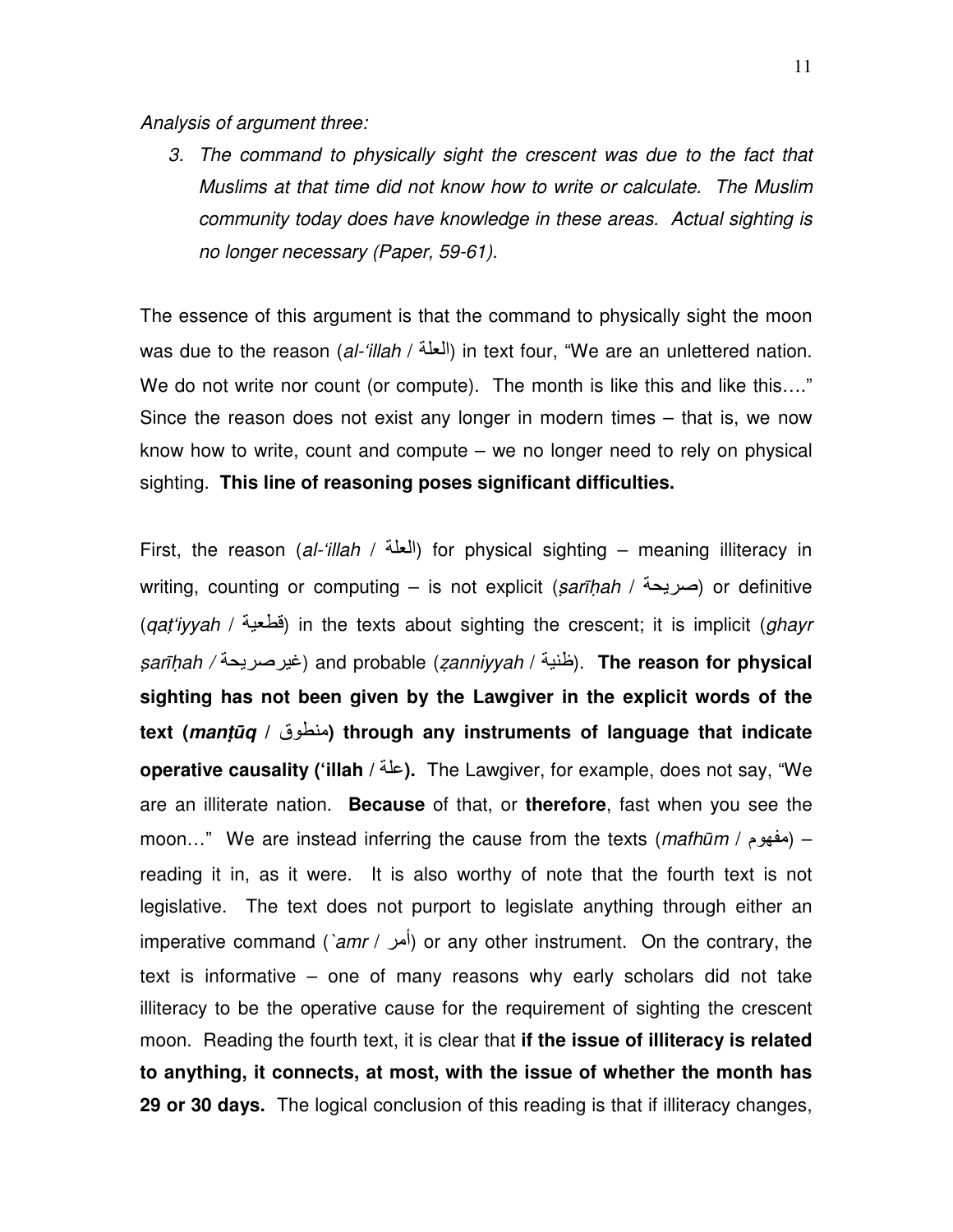this will affect whether the month is 29 or 30 days. This is, however, impossible since the lunar month is always 29 or 30 days and is illustrative of the fact that illiteracy is not intended to be an operative, effective cause. The Lawgiver, instead, is informing us that **in this particular matter of fasting we do not compute** – a meaning ascertained by text number three. **The cause of illiteracy for sighting the moon is thus, at best, probable, even speculative.** 

**The second, more serious difficulty is that if illiteracy is the assumed reason for physical sighting and if we assume that the imperative uqdur**ū **/** ا
Pأ **means to calculate, there is a clear contradiction (ta'**ā**rud /** رض Aت **( between texts four and five.** Rasūlullah (صلَّى الله عليه و سلَّم) would then be commanding a nation that did not know how to count or to compute to count and compute. This is a clear violation of the legal axiom that there is no legal responsibility for those who are unable to bear it: lā taklīfa illā bi maqdūr / لا تكليف إلا بمقدور Y. Subjecting the texts to such inconsistencies is intolerable.

An application of correct legal reasoning remedies any inconsistencies and misinterpretations. Text three, "Do not fast until you sight the crescent and do not break (end) the fast until you sight it," is explicit (sarīh / صریح) and definitive (aat'ī / فطعى) in the meaning it conveys (dilālah / دلالة), and the legal ruling is extracted directly from the wording (mantūq / منطوق) of the text without any inference or indirect reasoning. Legal reasoning thus dictates that in the event of an apparent contradiction, we take the definite over the probable, the explicit over the implicit, the articulated over the inferred. The third text, therefore, truly informs us of the intent and law of the Lawgiver – to fast only when you physically sight the crescent – and not the speculative interpretation advanced by a reading of the fourth text that, given literacy, we may now dispense with the physical sighting of the crescent. **A consequence of this analysis is that either uqdur**ū **/** ا
Pأ **does not mean compute in this context or that lack of**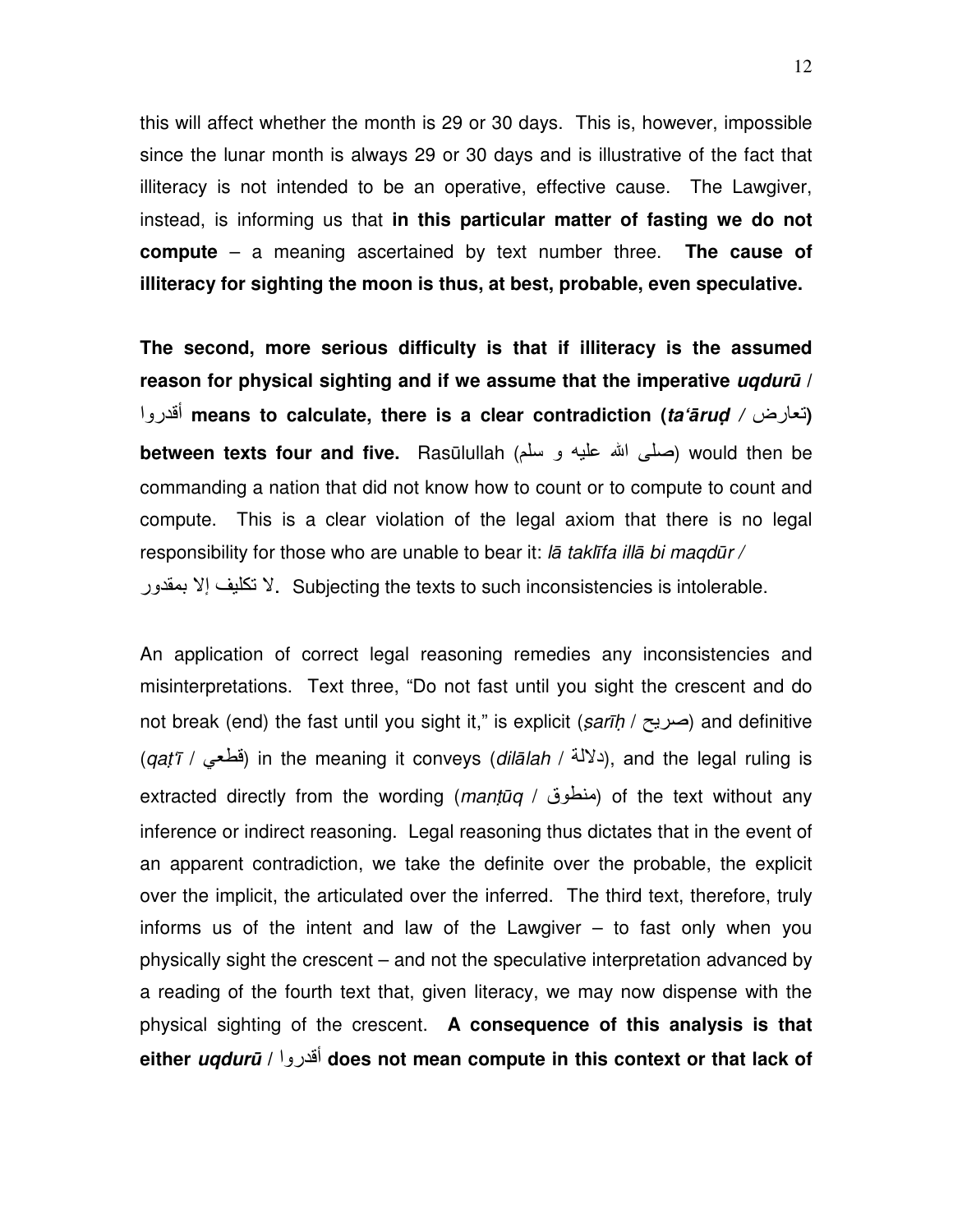## **literacy is not the effective cause for the commandment of sighting the crescent.**

The definitive third text about not fasting until you see the moon also opens up other understandings of the text about Muslims being an illiterate community. Perhaps, during the time of the early Muslims there were alternative methods available and the text closed the door to those; or perhaps the text, in the Infinite Wisdom of the Lawgiver, protects the Muslim community from the current, highly speculative methods of ascertaining when the crescent is sightable or not. But one fact is certain: This analysis preserves both the letter and spirit of all texts on the subject and does not violate a core principle of legal reasoning which holds that ensuring the operability of a text is more fundamental than rendering it redundant: I'mālu al-nass awlā min ihmālihi / اعمال النص أولى من إهماله.

Another important observation: **the argument advanced for unconditional astronomical calculation preserves neither the principle of the objectives of law (al-maq**ā**sid al-shar'iyya /** /ې9ا  ا **(nor the integrity of specific texts. It violates both.** It infers a cause that may not be the real cause and, in doing so, leads to the inoperability of a definitive text. **Islamic legal reasoning requires that general principles of objectives be understood in the light of specific texts; and, at the same time, that specific texts be understood in the light of general objective principles.**

In summary, the argument that illiteracy is the cause of the commandment of sighting the crescent and that, with literacy, there is no need for sighting is probabilistic and introduces contradiction and inoperability into a clear, explicit and definitive meaning of a text that commands fasting only if the crescent is seen. **The logical and legal resolution is to understand the text on illiteracy in light of the definitive text and thereby produce a legal outcome that is holistic, harmonious and consistent.**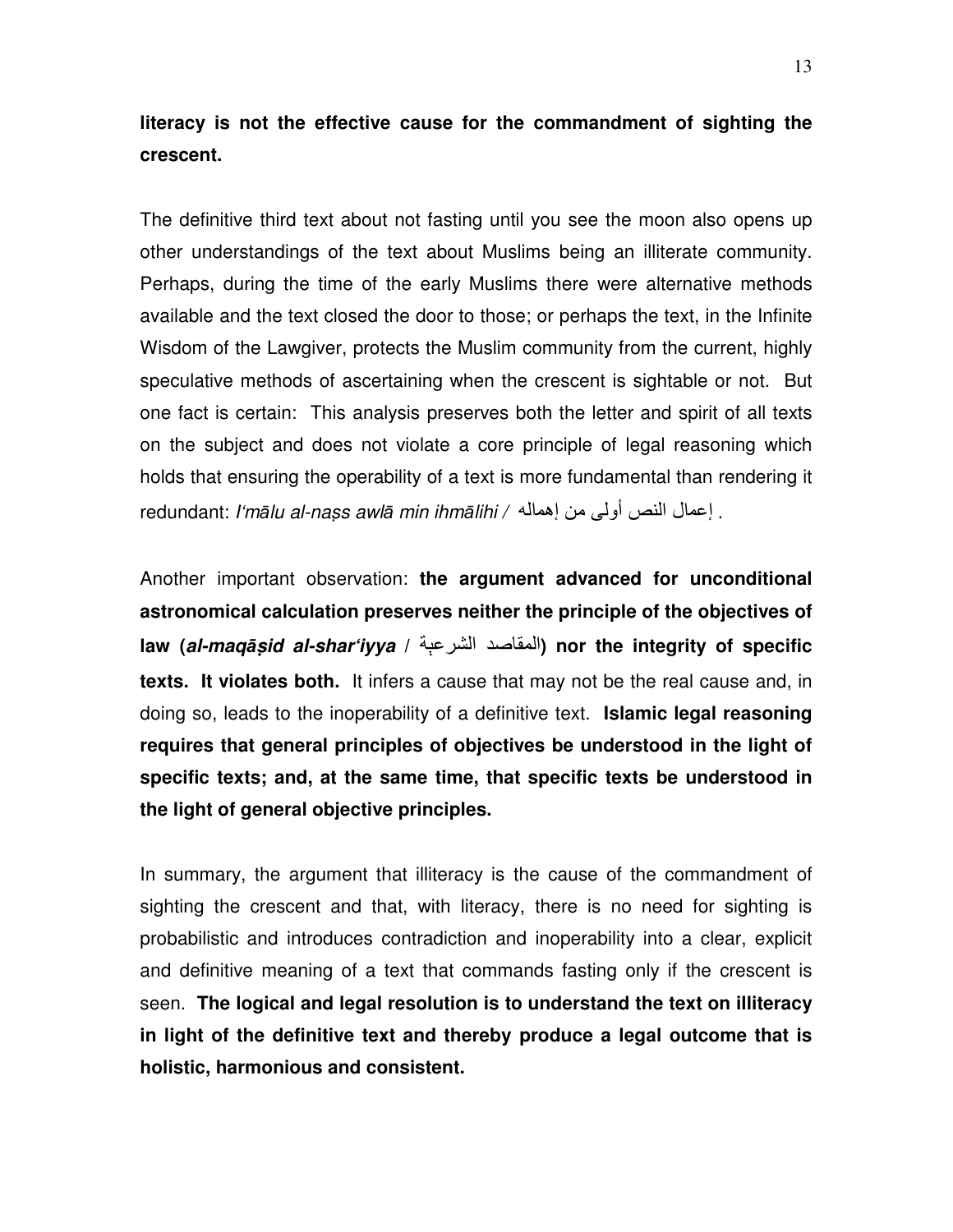At this point, it is noteworthy to cite the opinion of a great hadith scholar and jurist, Ibn Hajar al-'Asqalānī, concerning the significance of the Prophetic statement, "We are an unlettered nation. We do not write nor count. The month is like this and like this…." Ibn Hajar noted: "The intent of hisāb here is that of the motion of celestial bodies…. **The verdict of fasting on the basis of sighting would continue despite the existence after them of those who would be familiar with this (computation)**. Indeed, the apparent meaning of the above texts indicates, to begin with, the negation of any causal connection of the verdict (of the obligation to begin the fast) to computation." (Ibn Hajar al- 'Asqalānī, Fath al-Bārī, published by Dār al-Fikr: 1992, Vol. 4, Hadith 1913,

p. 623). Ibn Hajar is simply saying here that **illiteracy is not an operative cause.**

### Analysis of argument four:

4. Sighting the moon is only a means to establish the month. Modern science can calculate the birth of the moon and the beginning of the month with accuracy (Paper, 23, 59-61). Moreover, we do not use actual sighting for other acts of worship (Paper, 21); and Rasūlullah ( صلى الله عليه و سلم) did not physically sight the moon on the occasion of his month-long separation (īlā` / إيلاء) from his wives (Paper, 37).

First, **it is essential to understand the difference between the scientific precision in calculating the birth or conjunction of the moon and the speculative scientific calculations regarding visibility of the crescent.** The former are undisputed: science can calculate with accuracy and precision the birth of the moon. The latter case, determining moon sightability, is universally debated. Due to numerous natural and numerical factors, science cannot forecast when the crescent will be visible with certainty. That this area of forecasting is speculative is a fact conceded even by those that advance the argument for unconditional astronomical calculation: "Even the Muslim astronomers disagree between themselves about the true criterions of the actual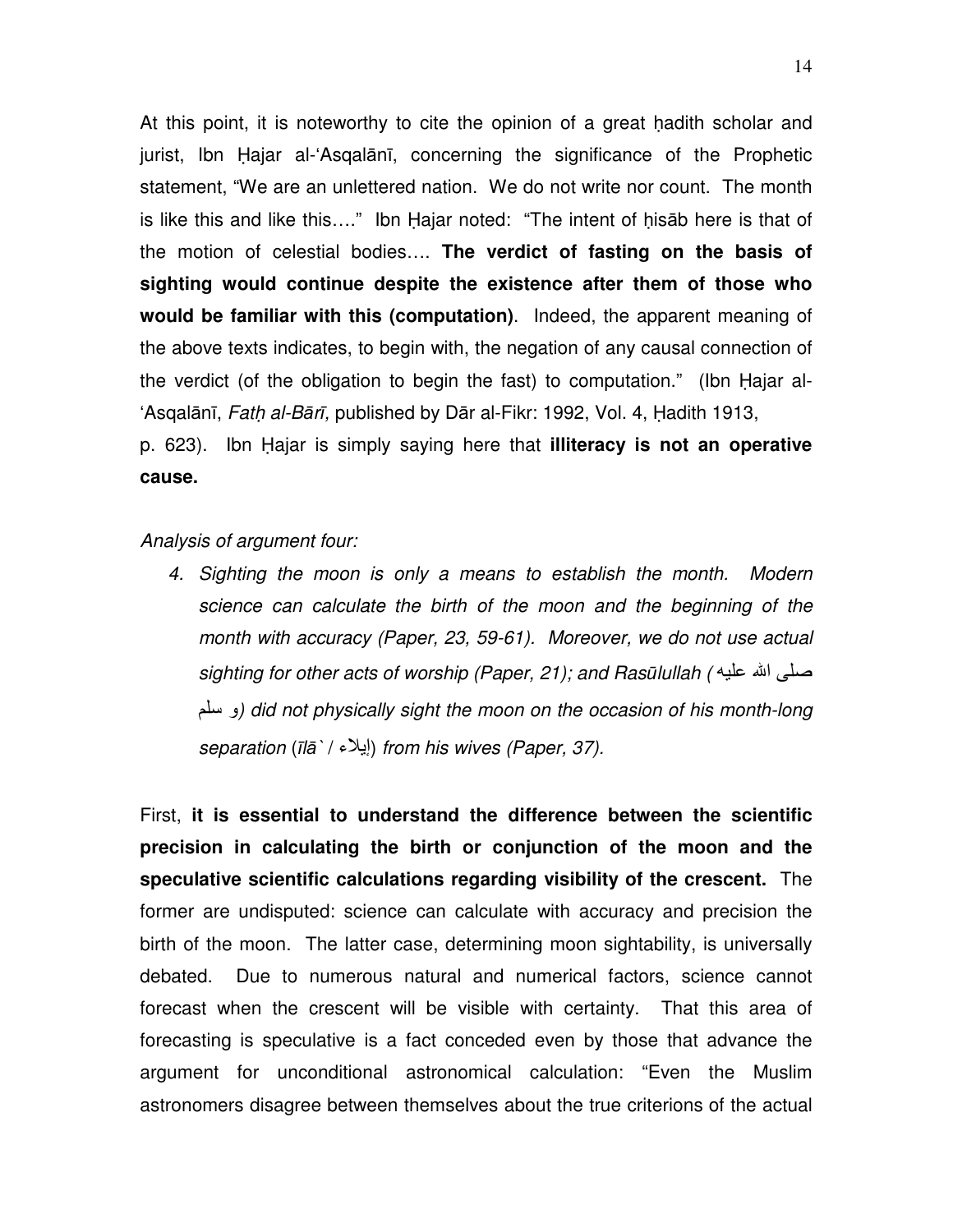visibility because the visibility depends on many factors. These factors are not predictable or are not 100% sure (Statement, 3)."

Second, as mentioned in the first argument, the text on this issue – "Do not fast until you sight the crescent…" – uses the strongest, most unequivocal language that sighting and only sighting is the first means of ascertaining the beginning of the month. The text is explicit (sarīḥ / صریح) and definitive (qat'ī / فطعي) in its meaning (< $\ell^{(k)}$ ); the manner of deduction is directly from the text (mantum / منطوق). The *hilāl /* هلال, as mentioned earlier as well, is the visible crescent. And seeing (ru`yah / رؤية) must be understood in its literal understanding unless it is impossible to do so. There can be no doubt whatsoever that the Lawgiver intended the physical sighting of the crescent. Text three is explicit in this intent. **To ignore that explicit intent, and instead connect the beginning of the month with the birth of the moon, is an unjustified violation of the law because it cannot be supported by textual analysis.** The controls inherent in Islamic law regarding the witnessing of the crescent – and the attendant social and spiritual benefits that accrue from a healthily managed process – would be organically better and of greater communal benefit than deferring the beginning of the month to a computational approach of sightability.

Third, the argument that we rely on astronomical processes and not physical sighting for acts of worship such as prayer and breaking the fast is not sound. It has been argued, for example, that the verse "Eat and drink until the white thread of dawn appears (tabayyana / نبين) distinct to you from its black thread" has not been applied "literally but in spirit by following the calculated timings" (Paper, 21). As discussed earlier, the text, "Do not fast until you sight the crescent…," makes sighting of the crescent a clear, explicit condition for the beginning of Ramadān. There are no such textual conditions of sighting with reference to other acts of worship. **The Lawgiver did not say, "Do not perform the maghrib prayer until you see the sun setting." Nor did He say, "Do not stop eating until**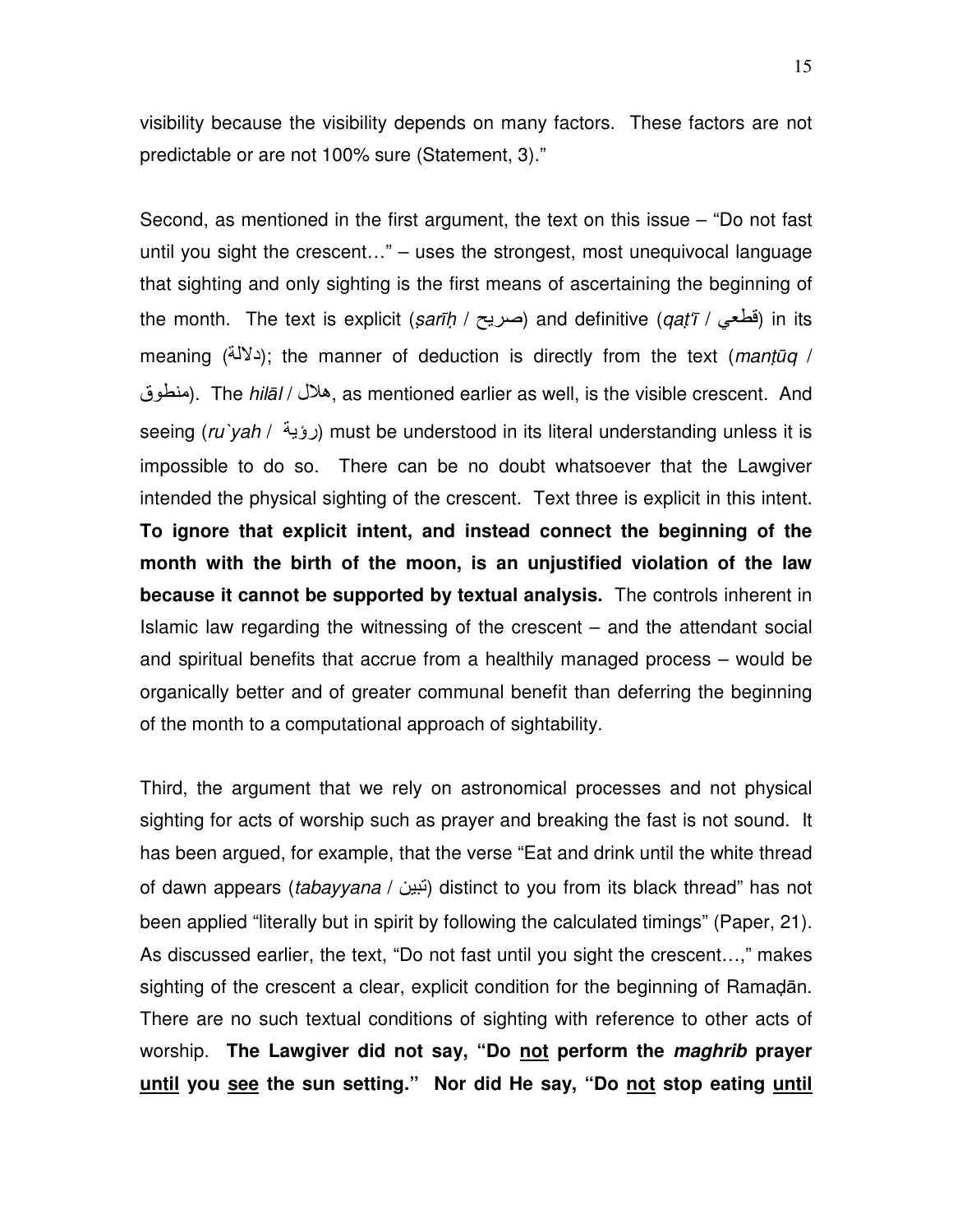**you <u>see</u> the rise of the star of dawn.**" Moreover, the word (tabayyana / آتبین is not synonymous to دأى, the verb "to see." The absence of such textual explicitness regarding exclusivity opens the door to the possibility of other methods for the determination of times as long as they lead to the same level of certainty.

Fourth, and even weaker, is the argument that Rasūlullah (صلى الله عليه و سلم) did not sight the crescent on the occasion of his separation from his wives, but rather counted the days (Paper, 37). He returned to them after 29 days and, when asked about his month-long vow, he replied that "the month consists (sic) of 29 days." It is deduced from this that Rasūlullah (صلى الله عليه و سلم) did not physically see the crescent and merely counted the days. A further argument is that the "hadith does not say that it was cloudy that evening" (Paper, 37). In response, it must be noted that the translation of "yakūnu / "نیکون "as "consists" is incorrect. The verb "yakūnu / "يكون" means "may consist" in this context, as other variances of the text show. (See, for example, the Musnad of Imām Ahmad ibn Hanbal, edited by Samīr al-Majdhūb and published by al-Maktab al-Islāmī, hadith # 5183, 24043 and 26056). And Rasūlullah (صلَّى الله عليه و سلَّم) was merely stating that he had fulfilled the vow as a month could consist of 29 days. Moreover, there is no textual indication that he began his separation at the first of the month or that he was determining the beginning of the next month. **The elapse of time was meant for mere duration and not a month-to-month observance – as the law of** ī**l**ā**` /** G)إ **has not been connected by the Lawgiver to the sighting of the moon as in the case of fasting.**

In summary, it should be reiterated that the definitive and explicit hadith on not beginning the fasting of Ramadān until the sighting of the crescent has been evidenced makes physical sighting a condition unlike other acts of worship that have no such condition. Through experience, the wisdom of the Lawgiver is evident. While astronomical calculations of both the birth of the moon and the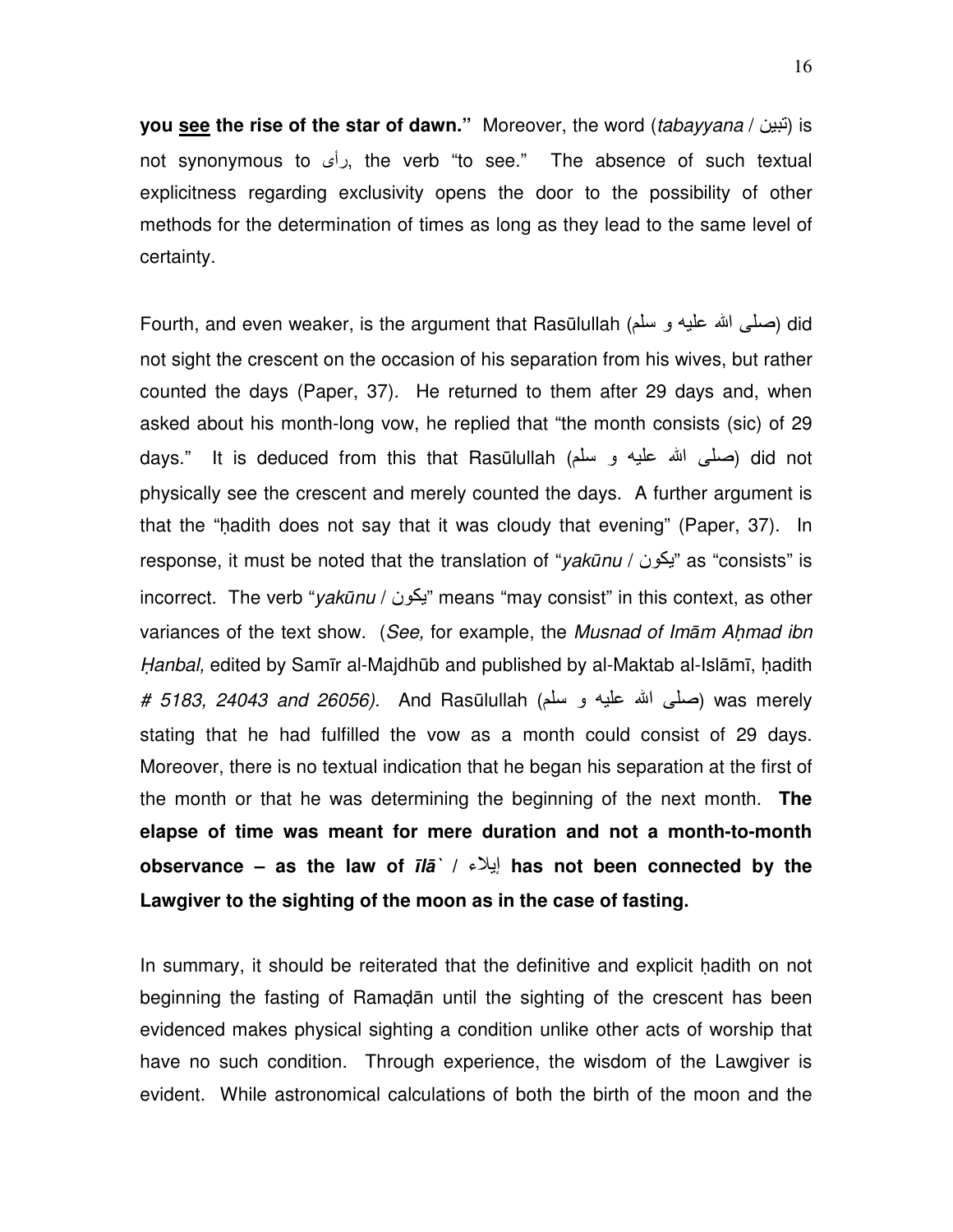movement of the sun are precise, calculations regarding the sightability of the moon are variable and probable. Early scholars were fully aware of this fact. A selection of excerpts from the work of Ibn Taymiyyah's Majmū' al-Fatāwā (Kitāb al-Sawm, Risālatun fī al-Hilāl, Vol. 25, p. 131-132; 183-186; 189), reproduced in Appendix A, dispels a number of misunderstandings regarding the state of knowledge of early scholars. The excerpts elucidate that some early scholars did not unconditionally reject astrology; were fully aware of the distinction between astronomy and astrology; differentiated between the ability to determine the birth of the moon with precision and between the approximative and probabilistic ability to determine the sighting of the crescent; and that they possessed a farsighted – even visionary – understanding of the factors (including the angular degrees employed by modern astronomers) that influenced the seeing of the crescent. The assertion that early scholars were uninformed about such matters is simply untrue.

### Analysis of argument five:

5. A number of scholars of old have argued in favor of accepting calculations "in part or totality" and the number of scholars inclined towards partial or total acceptance of astronomical calculations is increasing (Paper, 62-63).

**First, it must be emphasized that the science of determining the birth of the moon was not unknown in classical times.** On the contrary, that science was well developed and relatively precise. The scholars that insisted on physical sighting are an overwhelming majority (Paper, 1-5). They did not reach their rulings unaware of the accuracy in determining the birth of the moon; they reached their verdict in view of the specific text, articulated earlier, that insists on the sighting of the moon as a condition for fasting.

**Second, the few classical scholars that permit astronomical calculation do not do so unreservedly but only under certain conditions** – when, for example, it is cloudy, in conformity with the texts; or to negate an impossible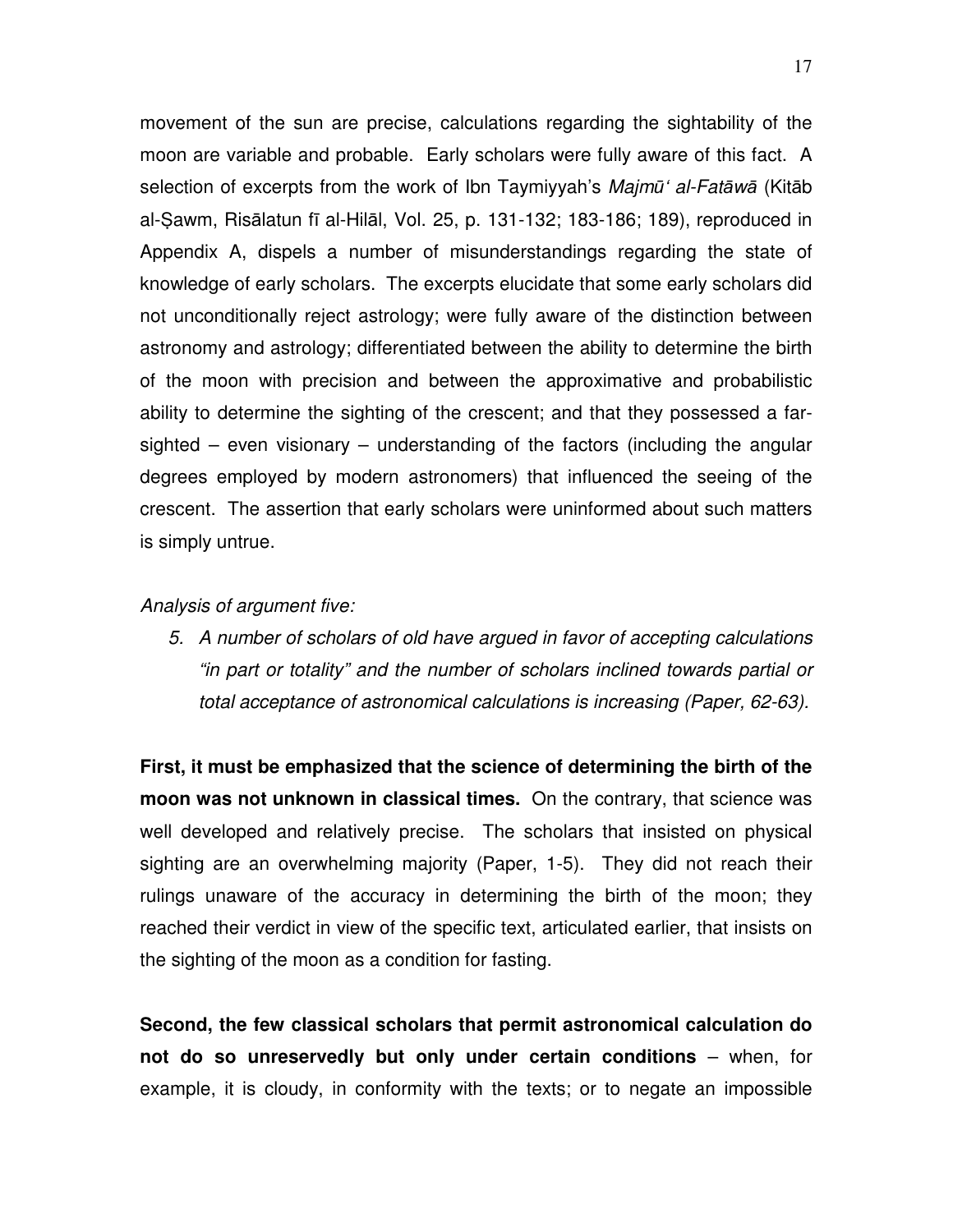claim of sightability. Ibn Surayj espouses the first view; al-Subkī, the second (Paper, 39, 51-54). Neither supported the view of the unconditional use of astronomical calculations in determining the month of Ramadān. Ibn Qutaybah also appears to support conditional calculation (Paper, 51) as, apparently, does al-Dāwūdī (Paper, 52). The views of other scholars appear less clear. Ibn `Abd al-Barr, for example, denies that Mutarrif ibn 'Abdullah subscribed to the use of conditional calculation; and Ibn Rushd relates that Mutarrif's view is only in relation to when the moon is obscured (Paper, 51-52). Al-Khattābi is referred to but uncited (Paper, 51). And statements of Ibn Daqīq al-'Eid and al-Qarāfī regarding other scholars are reported but their statements are not clarified as to which scholars hold what position (Paper, 52). Ibn Daqīq al-'Eid himself only supported a conditional use of calculation (Paper, 57-58).

Third, twentieth century scholars that support the astronomical determination of the moon include Mustafā al-Marāghī, Mahmūd Shākir, Mustafā al-Zarqā, 'Ali al-Tantāwī and Sharaf al-Qudā' (Paper, 40).

In summary, only five modern scholars were cited who support the astronomical determination of the moon. How many other twentieth century scholars do not? **Moreover not one single classical scholar supports the astronomical determination of the moon and a slim minority – four or five only – support calculation only to either verify sighting claims or in the advent of obscurity.**

Analysis of argument six:

6. Muslims all over the world, especially in the West, suffer a great deal of hardship (mashaqqah / /) due to physical sighting (Paper, 23). Additionally, physical sighting is a cause of disunity and discord (Statement, 1-2).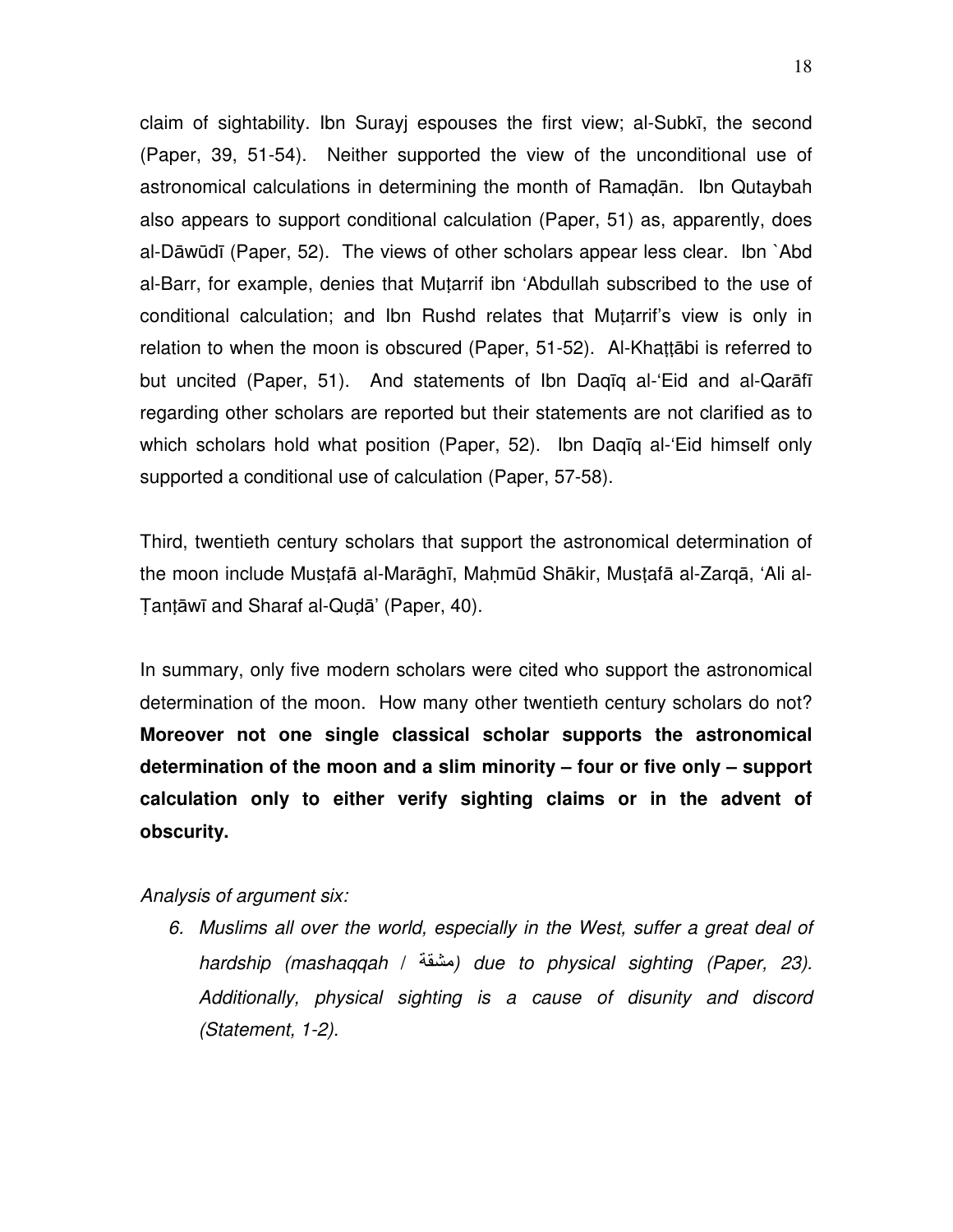The argument raised is an appeal to the objectives (maqasid / مقاصد) of Islamic law to ameliorate hardship (*mashaqqah / مَشَعّة)*. The hardships enlisted include waiting until midnight in anticipation of sighting and difficulties for students and those who work (Paper, 23). Scheduling and costing issues for 'Eid might also be raised.

Firstly, **it must be understood that Islamic law does not aim to ameliorate every hardship but only excessive hardship that is regular and not rare.** For example, there is physical hardship in fasting and in performing the pilgrimage. There is also psychological hardship in denying the self prohibited pleasures. These hardships, for a healthy and mentally sound adult personality, are even necessary for his or her self-purification. It cannot in good conscience be claimed that remaining awake past midnight for one night a year constitutes excessive hardship, or even hardship, neither for students or those in the labor force. How many Muslims stay awake past midnight at least once a week watching television or socializing? Does this constitute excessive hardship? Indeed, the danger of this misapplication of the objectives of Islamic law is that it dampens respect for the true intent of the Lawgiver and emboldens those who employ a pick-and-choose method that subjects the letter and spirit of the law to their own preferences and subjectivities. It is at this point that costing and scheduling issues at 'Eid become do-or-die events though the practical workaround issues – less glamorous perhaps, like two prayers in the same masjid – are always available. Even a cautious two-day reservation for a hall for 'Eid prayers hardly qualifies as excessive hardship.

With regard to the second claim, **it is difficult to appreciate how unconditional astronomical calculation is going to lead to greater unity given, as mentioned previously, that it is a significant departure from centuries of scholarship and local tradition**. If anything, it will lead to increased disunity.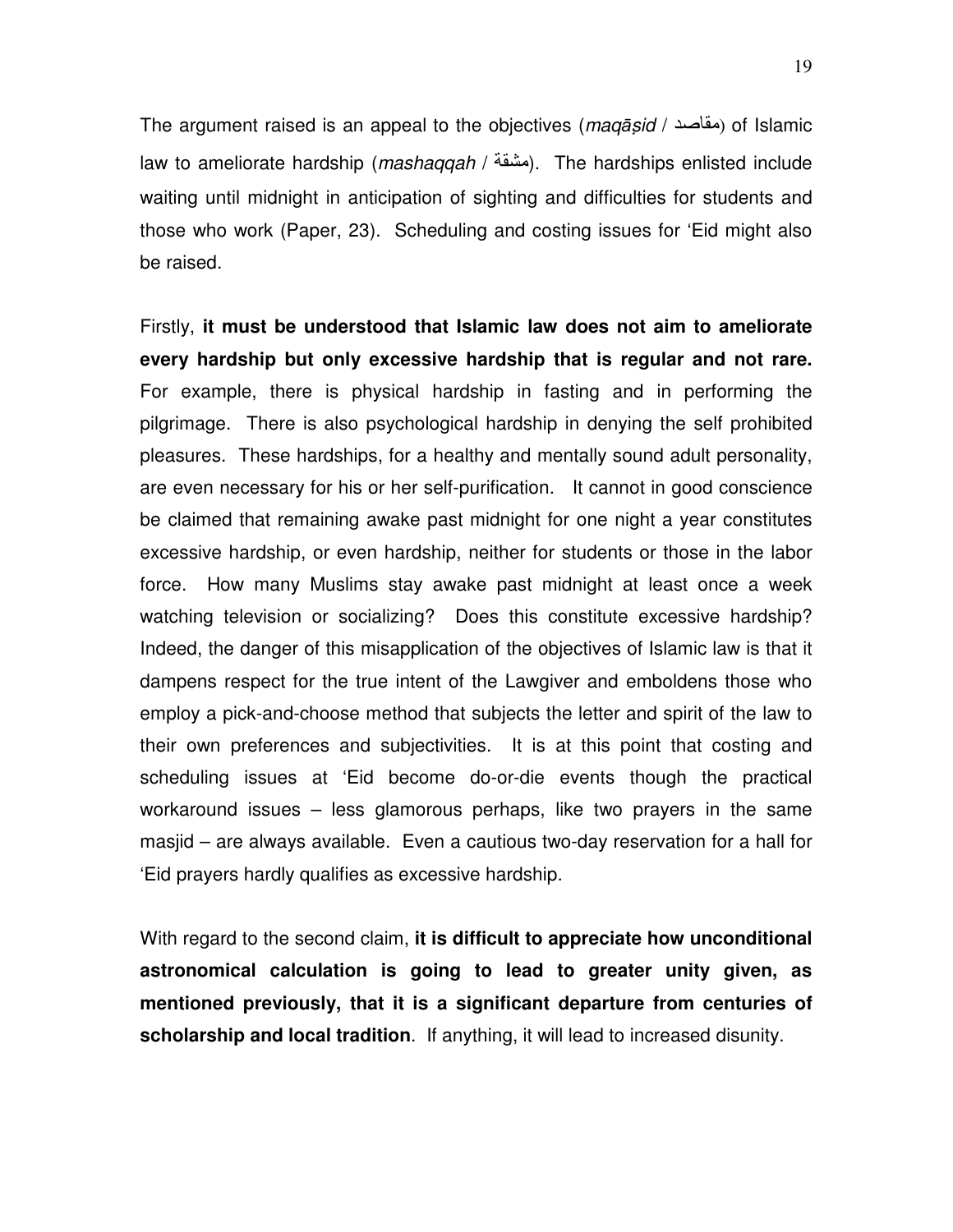Analysis of argument seven:

7. The sighting of the crescent is not an act of worship (ta'abbudī / أنعبدي). It is simply a means to know the entry of the month of Ramadan (Paper, 61). Since astronomical calculation can accurately determine the birth of the new moon, we should use the birth of the moon as the standard to determine the beginning of Ramadān.

It is first important to understand what is meant by designating an act as one that relates to worship *(taʻabbudī / تعبدي)* or not (*ghayr taʻabbudī / غير* تعبدي). Being (ta'abbudī / نعبدي) can have a general or specific meaning. As a general meaning, *(ta'abbudī / نعبدى)* would include every command or prohibition that is respected in compliance to the will of the Lawgiver. Specifically, however, it refers to a law whose effective cause cannot be understood rationally – that is, the intellect cannot perceive the necessary relationship between the attribute that led to the verdict and the verdict itself. The majority of scholars term this type of cause a sabab / سبب. For example, the sun passing its zenith is the cause for the obligation of the prayer of zuhr. The rational relationship between the sun passing its zenith and the entry of zuhr is not perceivable or rationalizable by the intellect. The cause remains the cause solely because it is designated as such by the Lawgiver.

This stands in distinction to a law whose relationship to its effective cause is understood by the intellect. Scholars term this an 'illah / علة. The law is affected by the 'illah / علة. Where the 'illah / علة. is present, the law is operable; where the 'illah / عَلَّة is absent, the law is suspended. The law in this case would be nonta'abbudī / غير نعبدي – it would change with the presence or absence of the 'illah / علة / is a sabab / سبب / but not every sabab / سبب / is an 'illah / علة .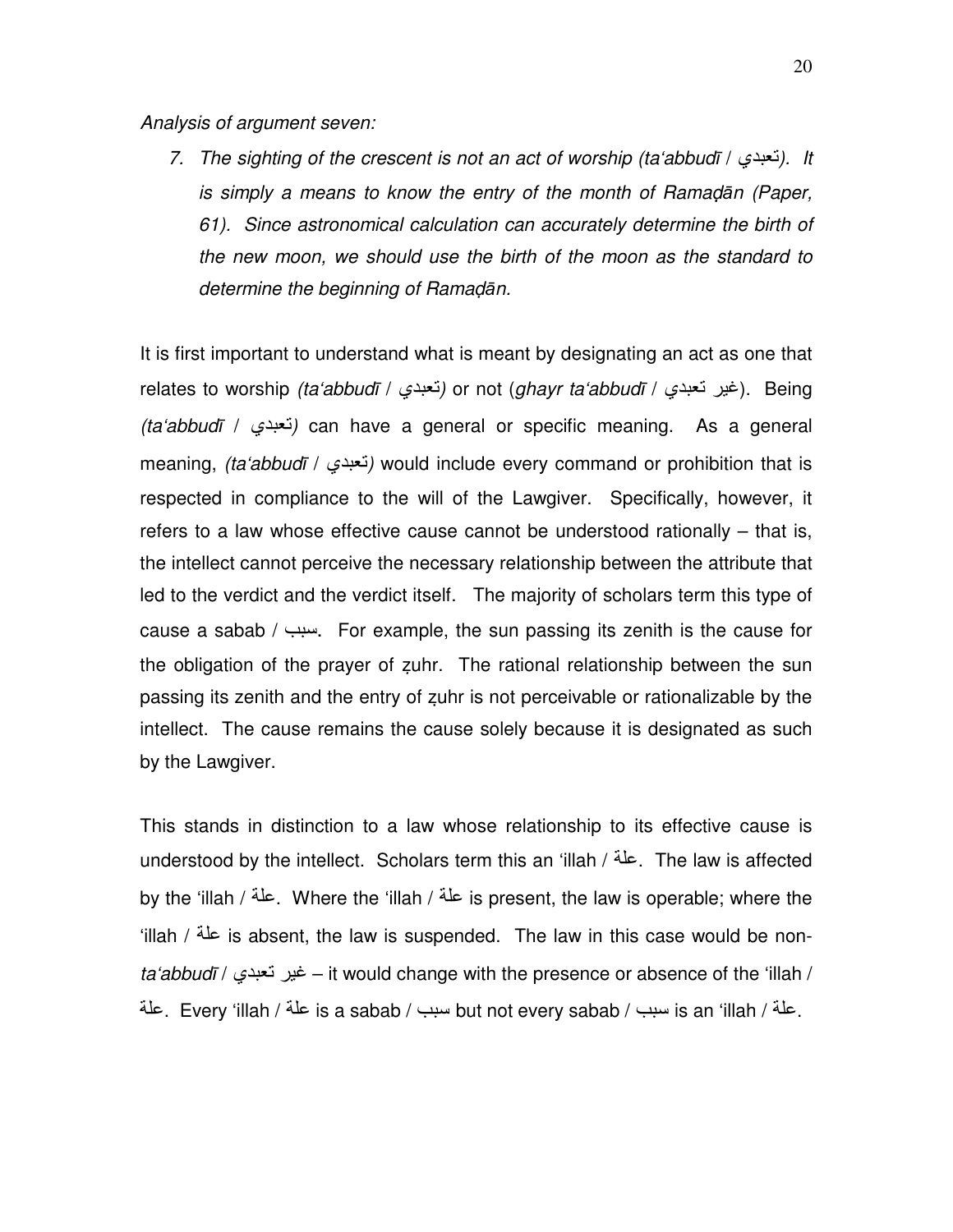How is a verdict (hukm / حكم) understood to be one that is ta'abbudī / خودي) or not (ahayr ta'abbudī / إغير تعبدي)? A verdict is understood to be ta'abbudī / نعبدي) either by an explicit designation by the Lawgiver in the primary sources of the Qur`ān or Sunnah, or through ijtihād. When drawing directly or inferring from a text that a matter has a rationalizable cause and is not ta'abbudī / أنعبدي, due care must be taken to ensure that texts, especially texts whose meanings are explicit, are not rendered inoperative. Quite simply, we cannot establish a cause that would render the spirit and the intent of the Lawgiver inoperative or contradictory. As mentioned earlier, the objectives of the law (maqasid / مقاصد) must be applied in light of specific texts; and vice versa. Neither may override the other.

We may now draw a number of conclusions. First, if the sighting of the crescent is ta'abbudī / تعبدى, and therefore not rationalizable, there is no issue to be addressed. Ramadān may only begin with the sighting of the crescent. However, If we assume that the sighting of the crescent is understood to be nonta'abbudī / غير نعبدى = with the cause of the sighting of the moon being the illiteracy of the early Muslim community – there will be, as discussed earlier, many serious legal errors leading to inconsistencies.

The vast majority of scholars, many of whom were very competent in astronomical computation, held that the sighting of the crescent is ta'abbudī / نعبدى and is a non-rationalizable cause, or sabab / سبب, for fasting (See, for example, 'Ilm Usūl al-Fiqh by 'Abdul Wahhāb Khallāf, 12<sup>th</sup> ed, published by Dār al-Qalam 1978, pg. 68-68). They did so on the basis that **the sighting (ru`yah /**  /رؤی(**of the crescent moon is a declaratory law, h**-**ukm wad'**ī **/** AT آم\$**, that is assigned by the Lawgiver** to determine the beginning of Ramadān. The sighting of the crescent as a cause for fasting is not a *hukm taklīfī / حكم* تكليفي which may change depending on the existence or non-existence of an effective cause or 'illah / /9. **We do not investigate nor modify the cause itself**, which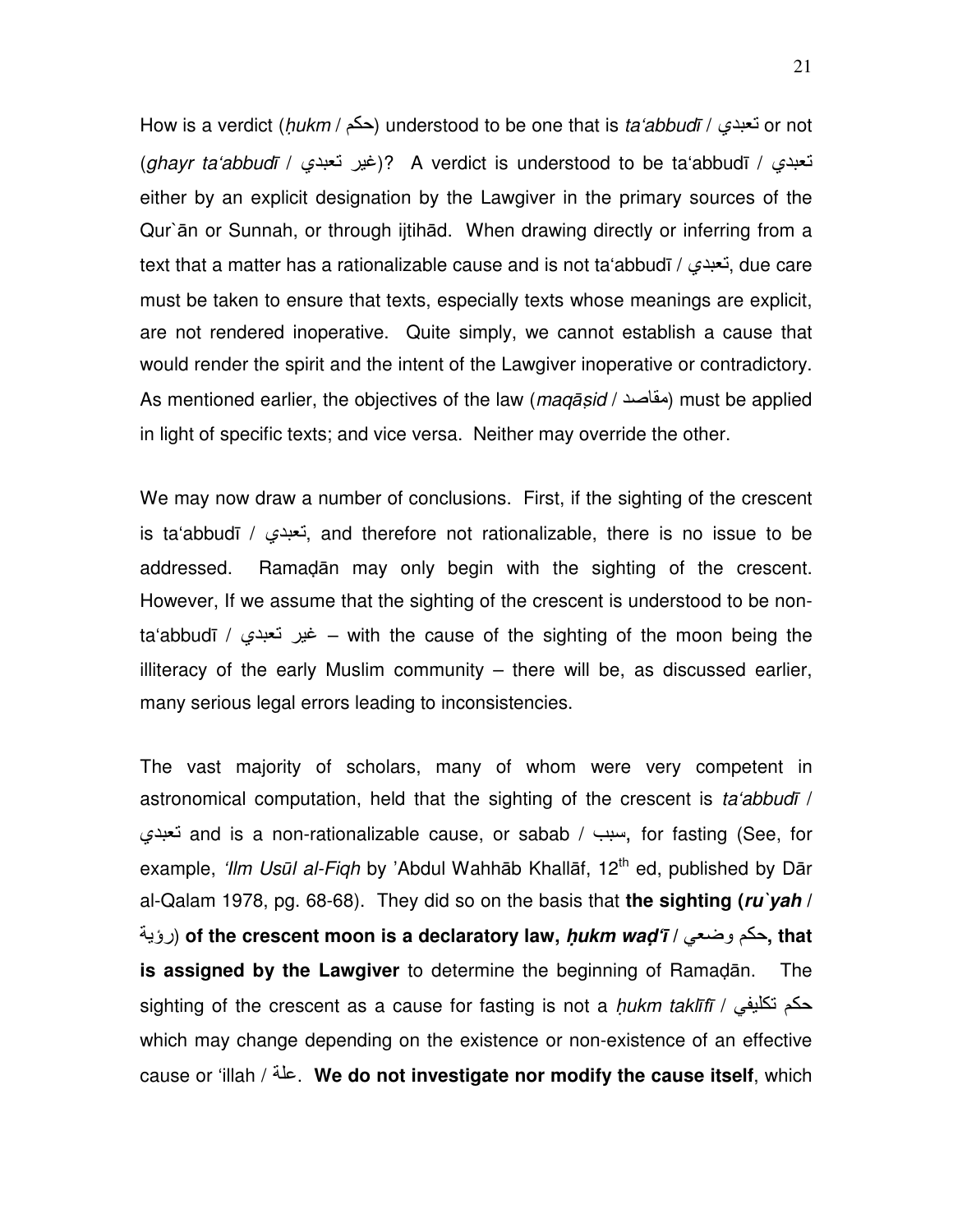is a declaratory law, by searching for the cause of a cause. Pursuing such a course would lead to a process without end. The sighting of the crescent simply does not open itself up to an examination of cause. The Lawgiver permits no authority to change the connection between the sighting of the crescent and the beginning of Ramadān. Had the Lawgiver wanted, He could have ordered the beginning of Ramadān to be immediately after the crescent of Sha'bān disappears or even assigned a time period after Sha'bān ended. He, be He exalted, did neither. He assigned the beginning of Ramadān specifically to the sighting of the crescent. And as the entry of Ramadan is the sabab / سبب for **the beginning of fasting, sighting the crescent is the sabab / سبب for the entry of Ramadān.** Both are a declaratory law (hukm wad'ī / حكم وضعي) assigned by the Lawgiver. Just as one cannot re-assign the month of fasting to any other part of the year due to the hardships of fasting in the summer, for example, one may not substitute the sighting of the crescent with any other means to indicate the entry of the month of Ramadān.

Similarly, the entry time for Fajr is the exact time assigned by the Lawgiver. No Muslim would propose that the prayer of Fajr be moved to after sunrise. The cause for the entry of Fajr is a *hukm wad'ī / حكم وضعي and is therefore not* **amenable to change even though the calculation of the time for sunrise is done with greater precision and sunrise is a reference for the start of a new day**; and even though the demands of employment in a post-industrial society differ markedly from those in an agrarian society where people rose much earlier to begin their day. And although the prayer of Fajr in the summer months may impose some hardship, consideration of such hardship cannot justify, as mentioned earlier, any change in the assigned cause (sabab /  $\mu$ ) for the entry of Fajr. **Re-assigning the beginning of fasting Ramad**ā**n to the birth of the moon instead of its sighting is tampering with a declaratory law, a realm beyond the authority of even a mujtahid.**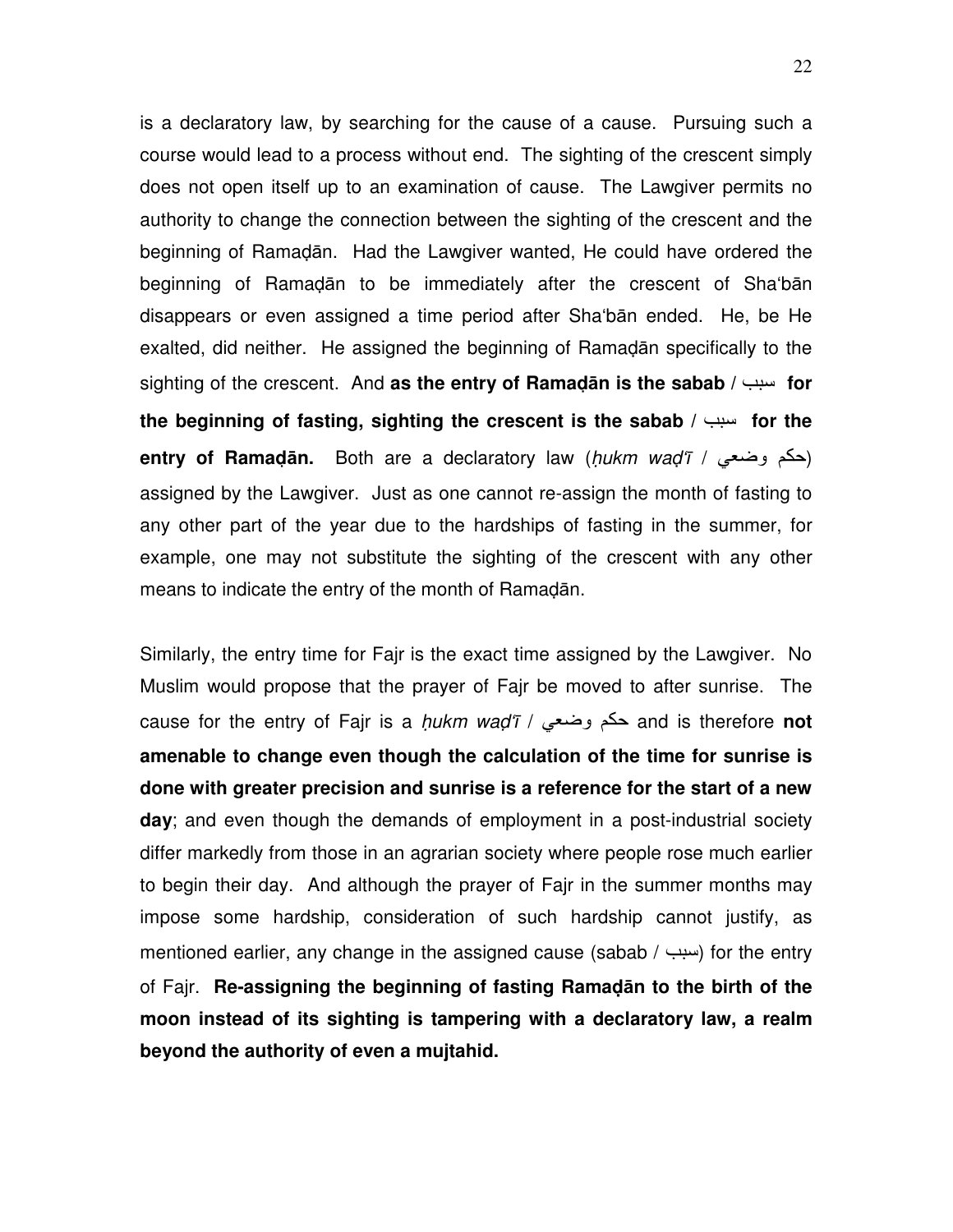## **Conclusion**

A dispassionate legal analysis of the relevant texts on sighting the crescent produces at least four significant conclusions: it confirms the true intent of the Lawgiver in a systematic, holistic and harmonious manner; it vindicates the received opinions – an overwhelming majority – of over 1400 years of Islamic scholarship; it provides a natural, sacred and communal beginning to a month of natural, sacred and communal return to God through the checks and balances of sighting the crescent over a mechanized and currently probabilistic computational science of crescent sightability; and it preserves both the letter and spirit of the law.

### **All**ā**h knows best.**

**May All**ā**h shower His most beloved Ras**ū**l (** و 
 ا  **– (our only way to Him – with the purest of blessings. And may He guide us all, through His most beloved, to what is most beloved to Him.**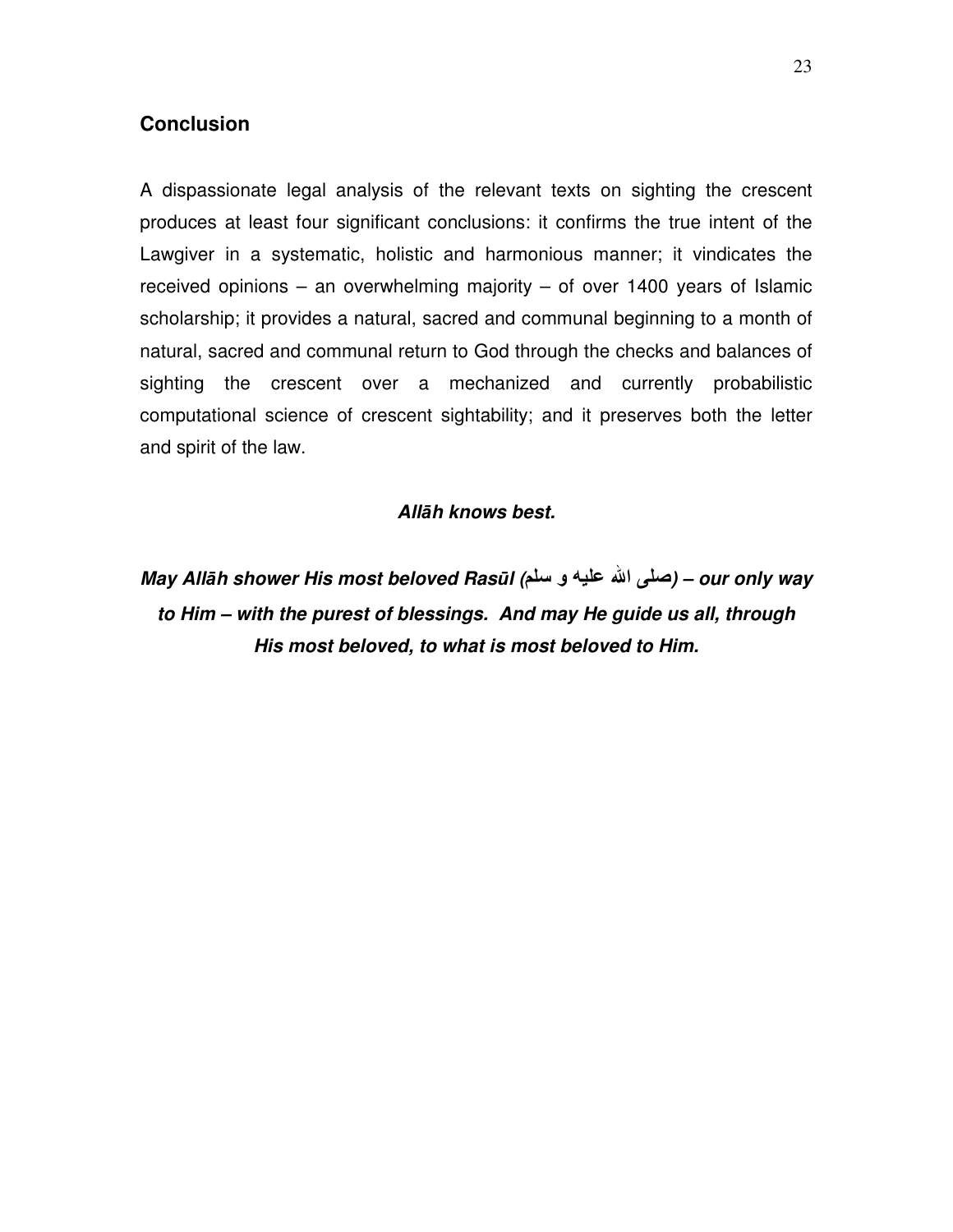#### **APPENDIX 'A'**

The following are excerpts from Ibn Taymiyyah's Majmū' al-Fatāwā, Kitāb al-Sawm, Risālatun fī al-Hilāl, Vol. 25, pp. 131-132, 183-186, and 189.

"And amongst them are those that do not accept the statement of an astrologer, neither in subtle nor obvious matters. And yet in their hearts, there is an unsettling feeling and a strong doubt due to their trust in him on one hand while the sharī'ah did not consider that (the computational approach) on the other hand. In particular, (this would be the case) if they had some knowledge concerning calculation relating to the sun and the moon, (such as) their conjunction, the degrees of separation between them, the cause of: the appearance of the new crescent moon in the sky, the occurrence of the full moon, the veiling (of the moon before it reappears in the sky), the solar eclipse, and the lunar eclipse. Consequently, such people would extend their (satisfactory) verdict for calculation – in such matters as mentioned above – to the untrue and ignorant statements pertaining to the sighting of the crescent. Then, on the other hand, those who provide accurate information in matters of computation, the form and shape of celestial bodies and orbits, and their motions, are sometimes opposed by some of the ignorant and unlettered people or even by scholars belonging to our faith. They do that on account of having observed that they (those individuals) had disobeyed religious instructions by applying computation in the matters of sighting or on account that they held the belief that stars influenced (events of life on earth) – this being prohibited in religion – (and this) led them to refute all of what they claimed; they would not distinguish between the truth (they express) based on textual evidence and reason and between falsehood which conflicts with textual evidence and with reason…." (pp. 131-132)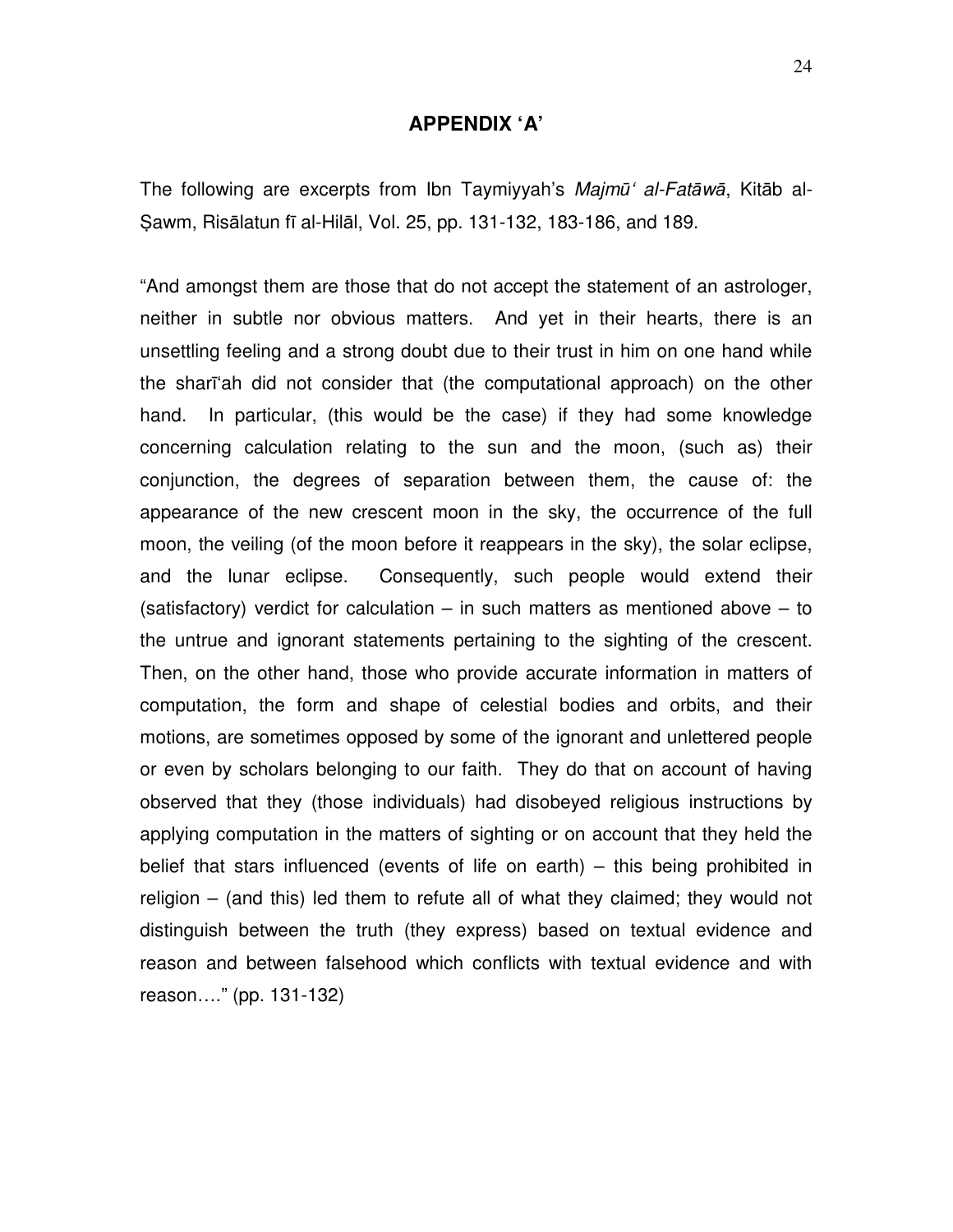"…Know that all the experts of calculation agree that it is not possible to precisely determine seeing by calculation, in the sense that it will not be possible to definitively establish in an exact and universal manner that it (the crescent) will be seen, or that it will not be seen. Instead, (the prediction of sighting) may be correct sometimes and it is not possible at other times. Consequently, those individuals who studied carefully the discipline (of astronomy) who were from nations like the Romans, the Persians and the Arabs; and other individuals like Ptolemy – who was considered of the foremost among them – and those who came after them – before the advent of Islam and thereafter – did not ascribe to it (calculation of the hilāl) in the matter of seeing, even one letter; nor did they define it (computationally) as they defined conjunction…because this (seeing) cannot be defined with precision…."

"What shows the impossibility of defining that (actual seeing of the hilāl) with precision is the fact that the one who calculates is able to identity with exactness such phenomena as the motions of both the sun and the moon, the time at which they approach each other closely, the orbit in which that occurs in the position of the sky above a specific position on earth, whether this joining (of the sun and the moon) happens during the night or day, and that this takes place after the veiling and before the appearance again of the crescent moon in the sky…. And of the domain of expertise of computation is the veiling and the time of the occurrence of the full moon…. This indeed can be precisely defined by computation."

"As to the ihlāl (the first appearance in the sky of the crescent moon), they do not have any precise computational method for it, because there is no known computational method to define it precisely, as they have in the case of the time of the solar and lunar eclipses…. Therefore, the knowledge of solar and lunar eclipses for those who have accurate computational methods is (as conclusive as) the knowledge that anyone has concerning the  $31<sup>st</sup>$  night of a month that the crescent moon will be visible; the doubt occurs only pertaining to the  $30<sup>th</sup>$  day. I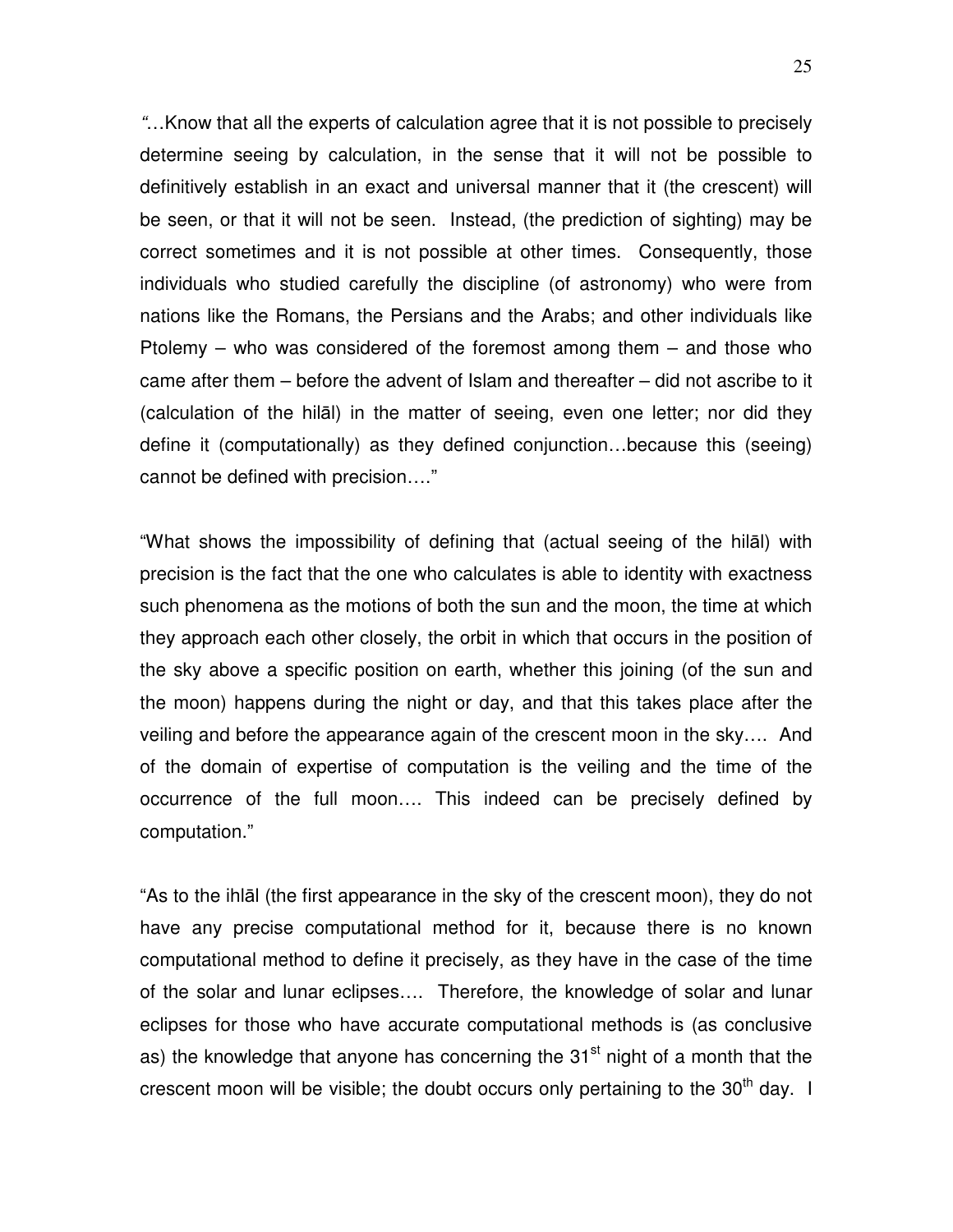say, therefore, that if the computational method is correct, it will enable the one who calculates to merely say, for instance, that the two disks (sun and moon) have joined together at this particular hour and that at sunset, the moon would have separated, for example, by 10 degrees, or less or more…. This is the extent of his knowledge, namely to determine the angular distance between them at a particular time and in a particular location. This is what calculation defines with precision. As to the actual seeing (of the crescent) or not, this is a matter of physically sensing a natural phenomenon and not a matter of mathematical calculation (only). The most he can say (is) that, **statistically, (we have observed that) if it were at such and such angular degree (from the sun), it will definitively be seen or it will not be definitively seen. This is, however, ignorance and error, for this (to see or not to see) does not obey one, single, unalterable, fixed law. Instead, (what is factual is that) if its angular distance were, for example 20 degrees, it will be seen as long as nothing obstructs vision. And if it were at, say, 1 degree, in this case, it will not be seen. As to (for instance, if it were at an angular distance of) around 10 degrees then, in this case, the answer would be different depending on the parameters affecting sighting."** [Emphasis added]

Ibn Taymiyyah then defines such parameters in a manner that is remarkably similar to the manner employed by modern day astronomers who study this issue. He mentions five such parameters:

- 1. The sharpness, or lack thereof, of the vision of the observer;
- 2. The number of observers;
- 3. The position of the observers;
- 4. The time of observation; and
- 5. The weather conditions.

He concludes: **"And if the judgment on sightability depends – among other factors – on those causes, none of which is included in the calculations of those that perform astronomical calculations, then how is it possible to report with a sweeping generalization that it is not possible for anyone to**